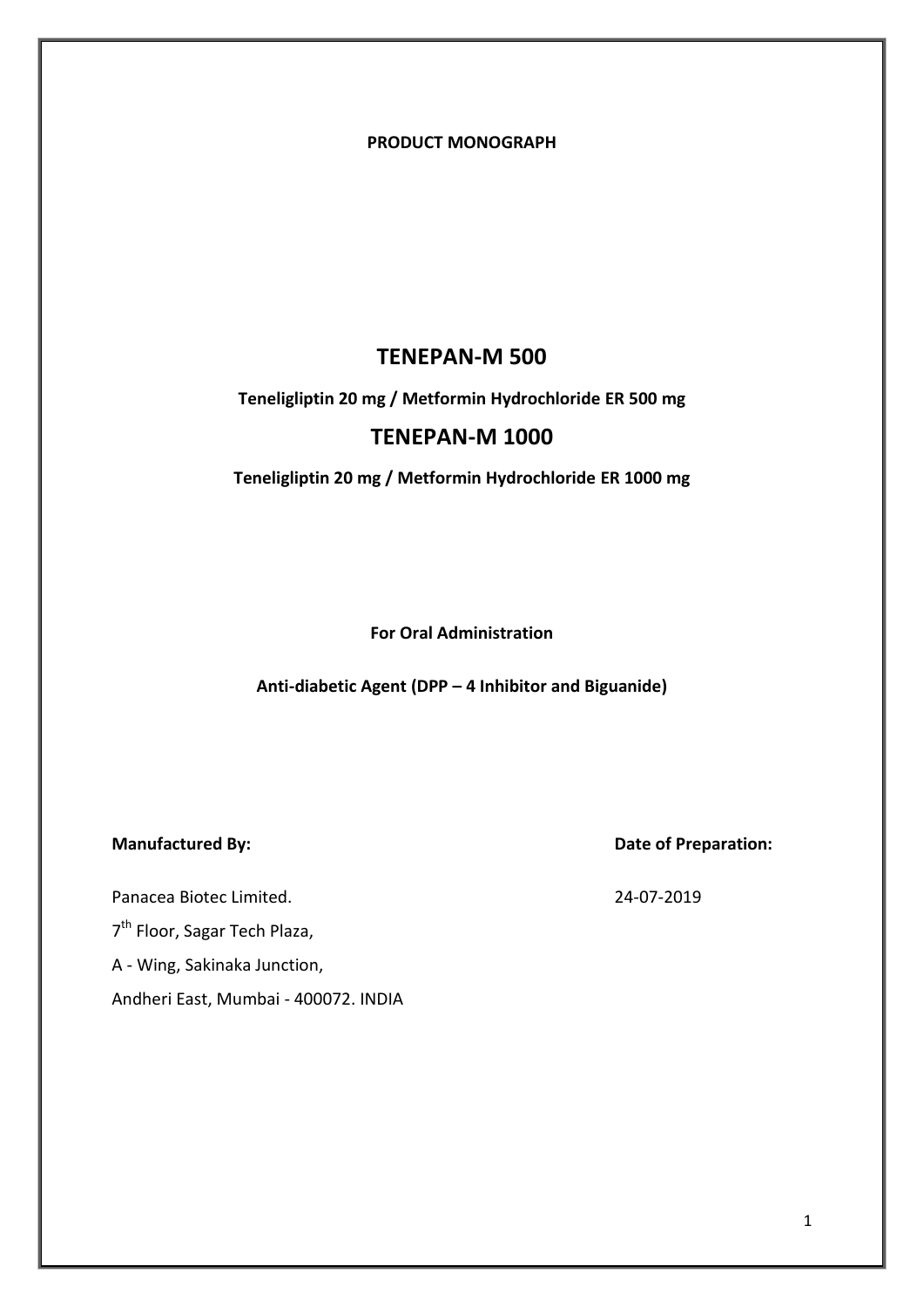| <b>PART I: HEALTH PROFESSIONAL INFORMATION</b>    | Page No. |
|---------------------------------------------------|----------|
|                                                   |          |
| SUMMARY PRODUCT INFORMATION                       | 3        |
| <b>INDICATIONS AND CLINICAL USE</b>               | 4        |
| <b>CONTRAINDICATIONS</b>                          | 4        |
| <b>WARNINGS AND PRECAUTIONS</b>                   | 4        |
| <b>ADVERSE REACTIONS</b>                          | 6        |
| <b>DRUG INTERACTIONS</b>                          | 7        |
| DOSAGE AND ADMINISTRATION                         | 11       |
| OVERDOSAGE                                        | 14       |
| ACTION AND CLINICAL PHARMACOLOGY                  | 15       |
| <b>STORAGE AND STABILITY</b>                      | 21       |
| SPECIAL HANDLING INSTRUCTIONS                     | 21       |
| DOSAGE FORMS, COMPOSITION AND PACKAGING           | 21       |
|                                                   |          |
| <b>PART II: SCIENTIFIC INFORMATION</b>            |          |
|                                                   |          |
| PHARMACEUTICAL INFORMATION                        | 22       |
| <b>CLINICAL TRIALS</b>                            | 24       |
| <b>TOXICOLOGY</b>                                 | 26       |
| <b>REFERENCES</b>                                 | 28       |
|                                                   |          |
| <b>PART III: ABRIDGED PRESCRIBING INFORMATION</b> | 27       |

## **TABLE OF CONTENTS**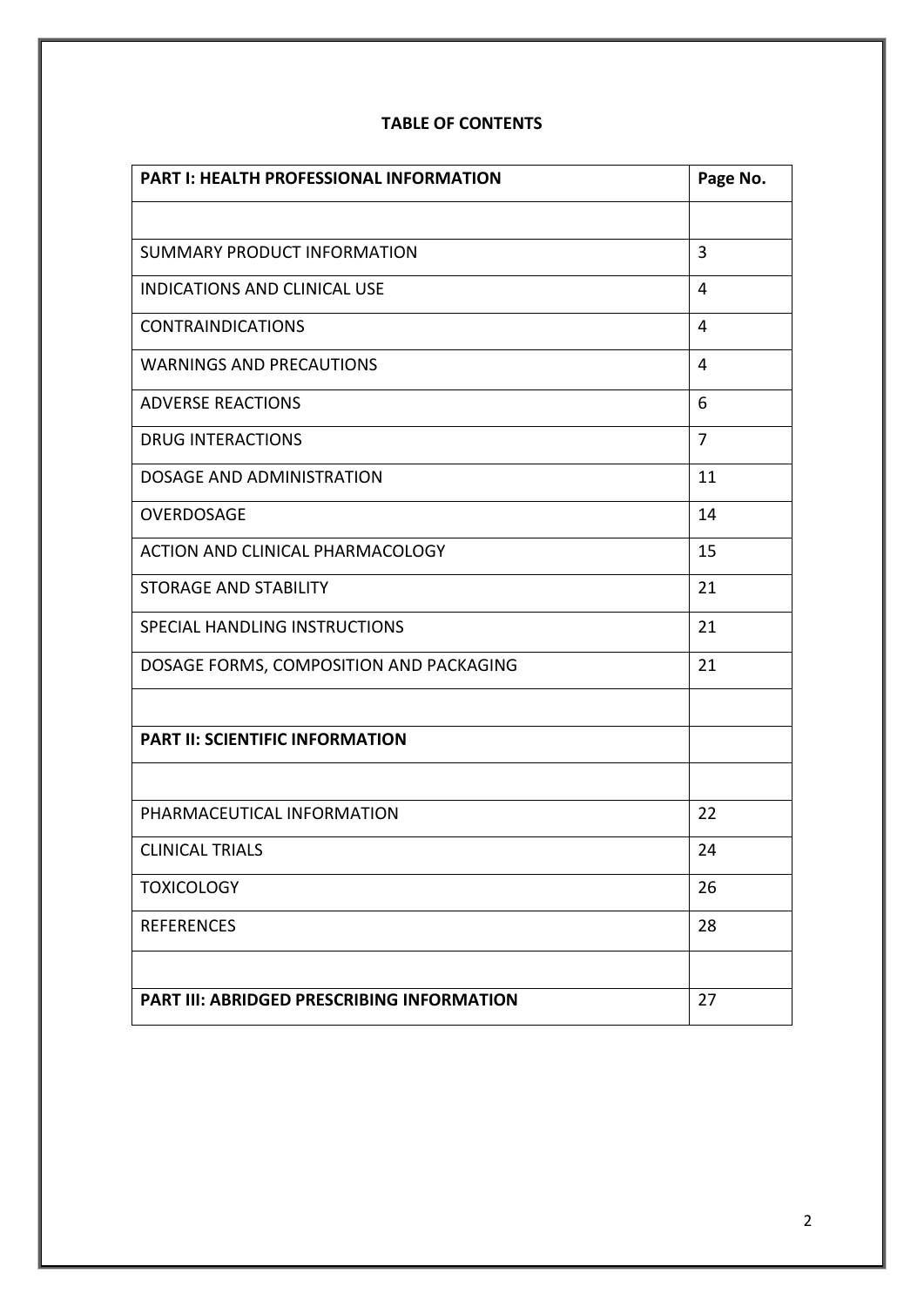# **TENEPAN-M 500 & TENEPAN-M 1000**

## **(Teneligliptin Hydrobromide Hydrate and Metformin Hydrochloride Extended-Release Tablets)**

## **For Oral Administration**

## **ANTIDIABETIC AGENT (DPP – 4 Inhibitor and Biguanide)**

## **PART I: HEALTH PROFESSIONAL INFORMATION**

## SUMMARY PRODUCT INFORMATION

| <b>Route of</b><br><b>Administration</b> | Dosage Form / Strength                                                                                                                                                                                                                                                                                                                           | <b>Approved Indications</b>                                                                                                                                                                                                               |
|------------------------------------------|--------------------------------------------------------------------------------------------------------------------------------------------------------------------------------------------------------------------------------------------------------------------------------------------------------------------------------------------------|-------------------------------------------------------------------------------------------------------------------------------------------------------------------------------------------------------------------------------------------|
| Oral                                     | TENEPAN-M 500 Each Tablet<br>Contain:<br><b>Teneligliptin</b><br>20<br>mg<br>Hydrobromide Hydrate and<br>Hydrochloride<br>Metformin<br>Extended-release 500 mg.<br><b>TENEPAN-M</b><br>1000<br>Each<br>Tablet Contain:<br>Teneligliptin<br>$\sim$ 20<br>mg<br>Hydrobromide Hydrate and<br>Metformin<br>Hydrochloride<br>Extended-release 1000 mg | Indicated in patients with T2DM whose<br>diabetes is not adequately controlled on<br>Metformin or Teneligliptin alone or who<br>are already treated with the combination<br>Teneligliptin and Metformin,<br>οf<br>as<br>separate tablets. |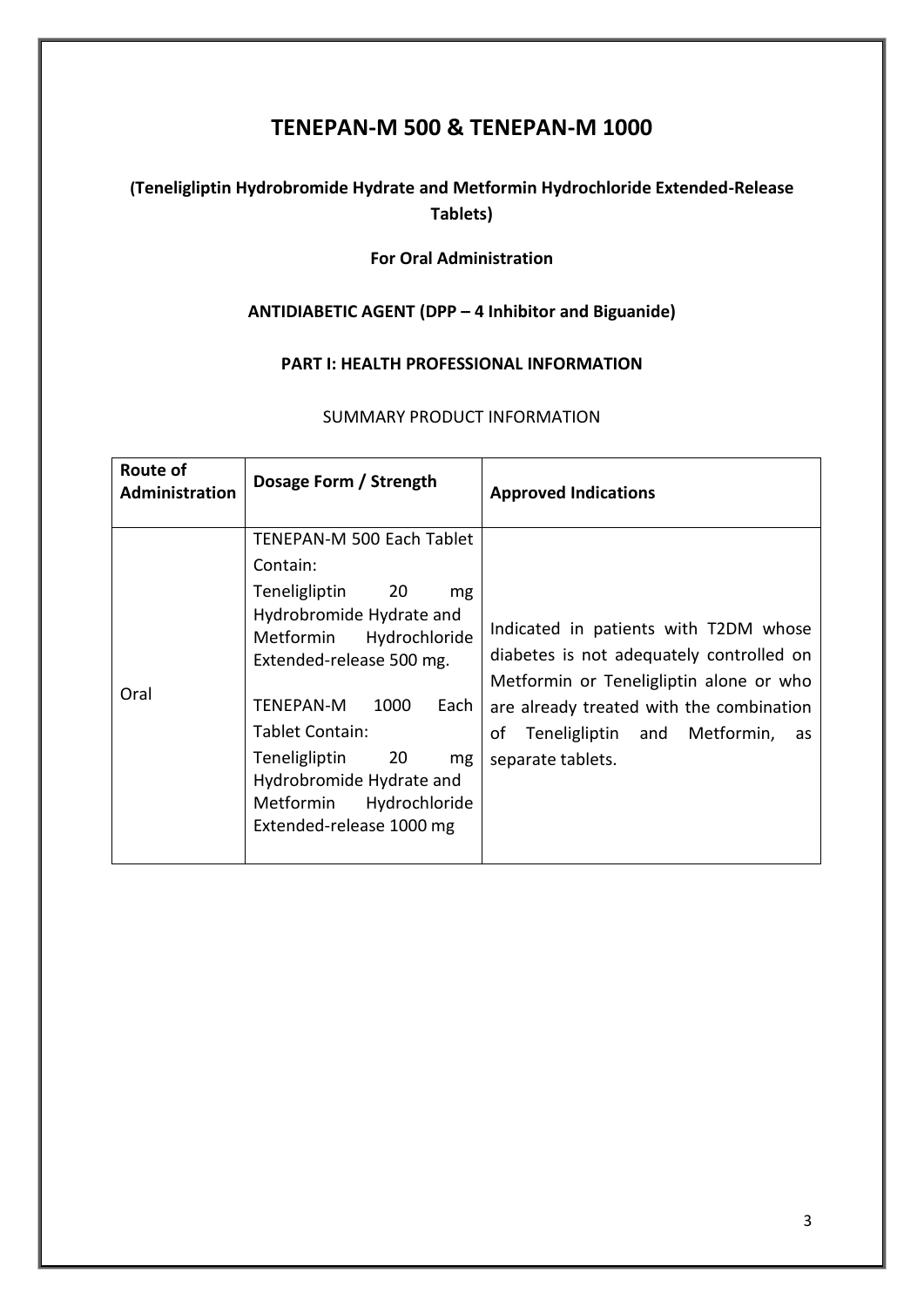## **INDICATIONS AND CLINICAL USE**

#### **INDICATIONS**:

**Tenepan-M 500** & **1000** is indicated in patients with T2DM whose diabetes is not adequately controlled on Metformin or Teneligliptin alone or who are already treated with the combination of Teneligliptin and Metformin, as separate tablets.

### **CONTRAINDICATIONS**

Patients having known history of hypersensitivity to Teneligliptin, Metformin or to any excipients of the formulation.

Patients having severe ketoacidosis, diabetic coma or pre-coma and Type 1 DM (since a prompt correction of hyperglycemia is required by transfusion and insulin, the administration of Teneligliptin and Metformin tablet is not suitable).

Patients having severe infection, perioperative, severe trauma and severe external injury, since in these cases glycemic control is desired by insulin injection, therefore the administration of Teneligliptin and Metformin tablet is not suitable.

Tenepan-M 500 and Tenepan-M 1000 is contraindicated in patients with a history of lactic acidosis, irrespective of precipitating factors. In excessive alcohol intake, acute or chronic and patients suffering from severe dehydration. Tenepan-M is contraindicated during pregnancy and breastfeeding.

## **WARNINGS AND PRECAUTIONS**

## **WARNINGS:**

In allergic reaction, symptoms such as difficulty in breathing or swallowing, chest tightness, swelling, skin rashes, and hives.

The correct dosage and prescription commonly depend on the patient and the condition being treated. Kindly advise patients not to adjust their dosage without the approval from the health care professional. This product is only for use as prescribed and instructed.

Kindly instruct patients to engage in regular physical activity, and to follow a special diet.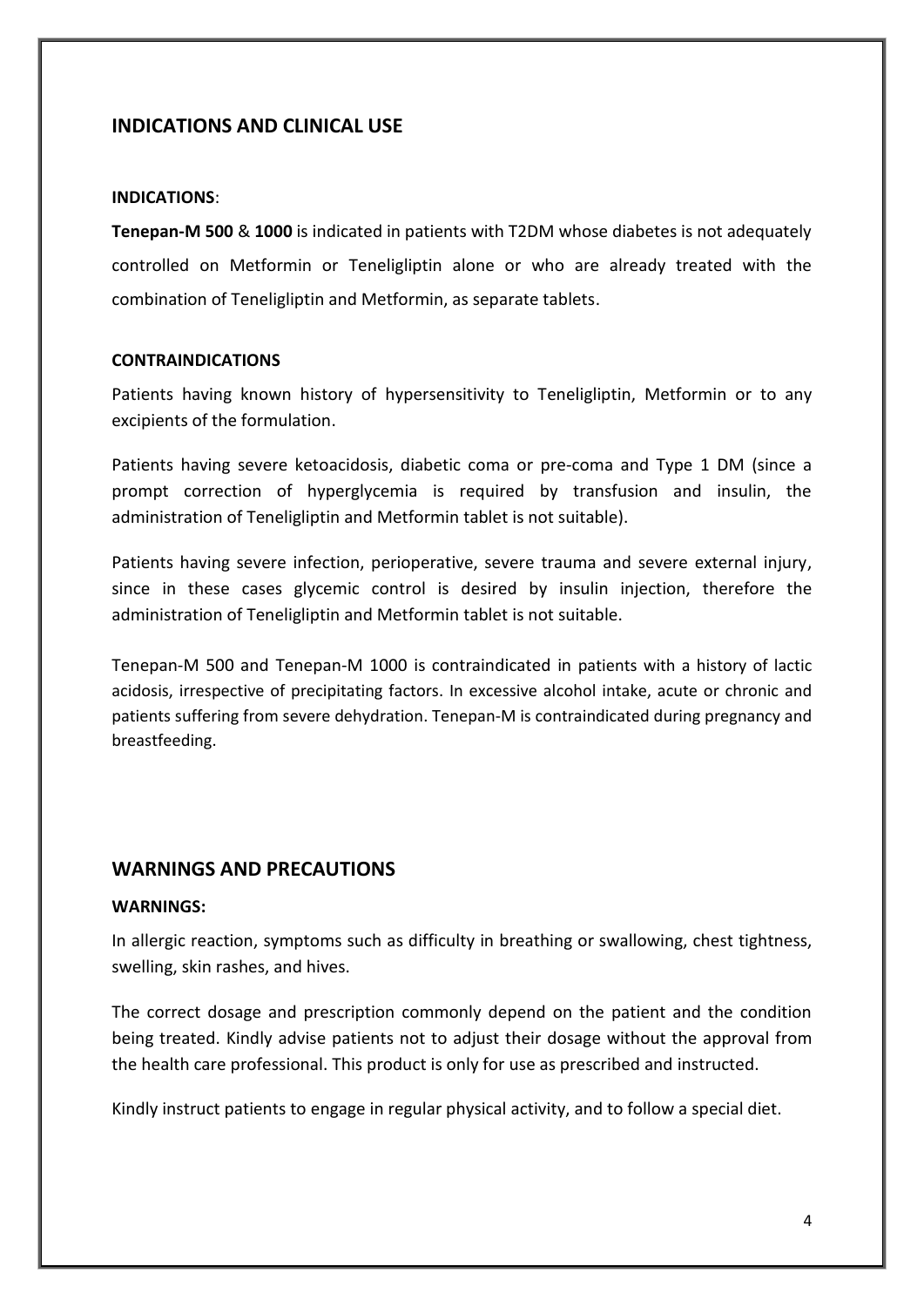### **PRECAUTIONS:**

It is possible that hypoglycemia may occur in the patients. Kindly inform patients regarding sign and symptoms of hypoglycemia and in this condition what should the patient do to correct hypoglycemia.

Teneligliptin and Metformin should be given with precaution in conditions like pregnancy, breastfeeding, trying to conceive, using any other medication (prescription or nonprescription), using any herbal products or supplements, or having any allergies or other health problems.

Lactic acidosis is a rare, but serious, metabolic complication that can occur due to Metformin accumulation during treatment with Tenepan-M 500 & Tenapan-M 1000.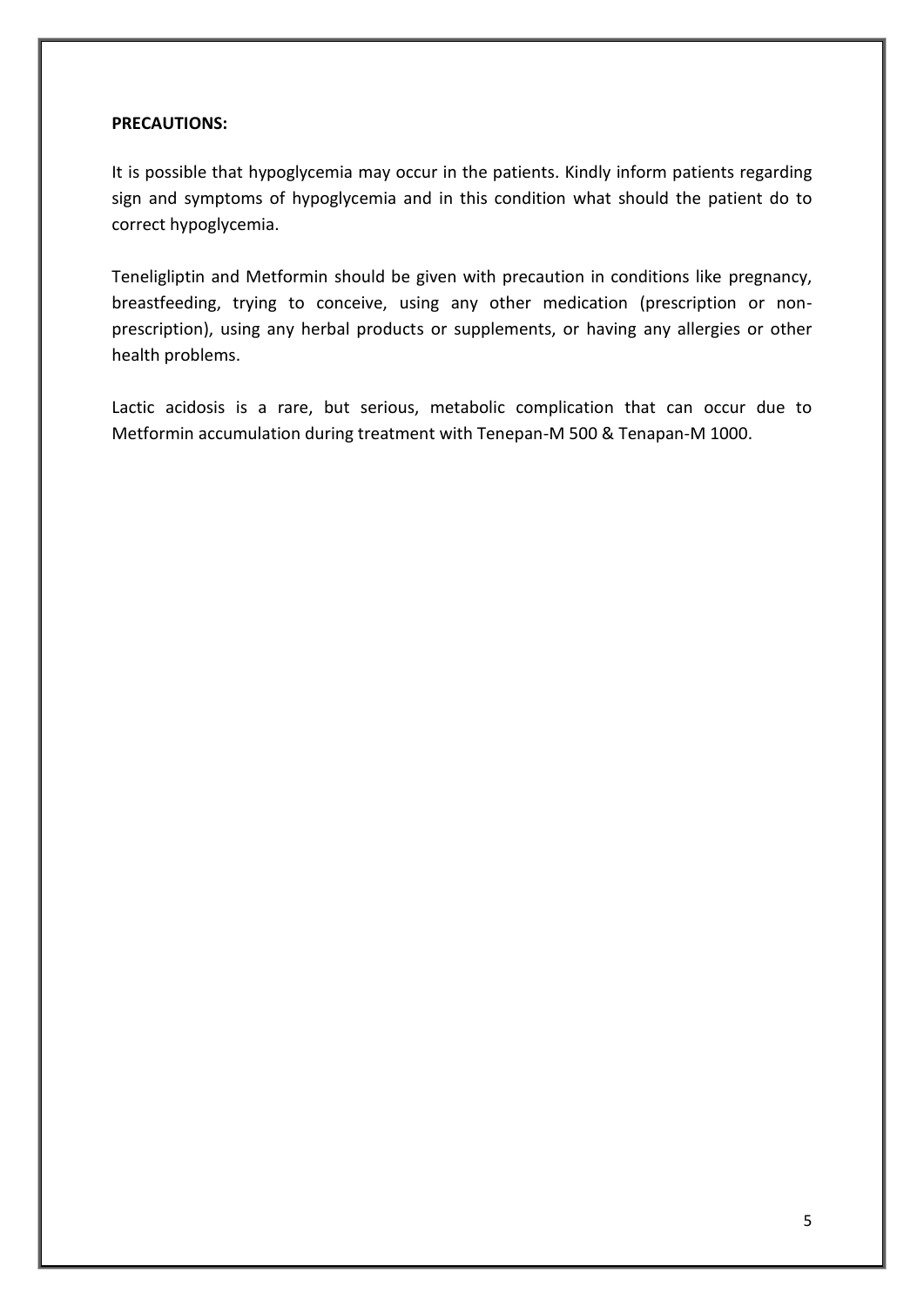## **ADVERSE REACTIONS**

## **Teneligliptin**

## **Adverse Drug Reaction Overview**

The following adverse drug reactions have been identified in the clinical trials on Teneligliptin.

**In clinical trials conducted in Japan**, 232 adverse reactions to this drug (including abnormal laboratory tests) were reported in 156 patients (9.5%) of total 1645 patients. The most frequently observed adverse reactions were hypoglycemia in 43 patients (2.6%) and constipation in 14 patients (0.9%).

**In a clinical study conducted in 237 Indian patients with Type 2 DM inadequately controlled on diet and exercise alone**, a total of 158 patients were exposed to Teneligliptin Tablets for a mean duration of 106.7 days. Adverse events considered to be related to study medication were reported for 6/158 (3.8%) of patients in the Teneligliptin group. The most frequent individual adverse event was dizziness in Teneligliptin group (5/158) 3.2%, followed by headache in (5/158) 3.2%, diarrhea in (4/158) 2.5% and pyrexia in (4/158) 2.5%. An adverse event (cancer of right pyriform fossa) leading to early termination from the study was reported for 1/158 (0.6%) of patient in the Teneligliptin group, this was unrelated to the study drug. No serious adverse event related to the study drug was reported during the study. Most of the adverse events were mild in severity.

## **Other Adverse Reaction / Side Effects:**

| <b>Incidence Types</b> | $0.1\% - 1\%$                                                      | < 0.1%      |
|------------------------|--------------------------------------------------------------------|-------------|
| Digestive system       | Constipation, abdominal swelling, abdominal discomfort,            |             |
|                        | nausea, stomach ache, flatulence, stomatitis, gastric polyp, colon |             |
|                        | polyp, duodenal ulcer, reflux esophagitis, diarrhea, anorexia,     |             |
|                        | increased amylase, increased lipase, acute pancreatitis.           |             |
| Liver                  | Increased AST (SGOT), increased ALT (SGPT), and increased          | Rise in ALP |
|                        | v-GTP.                                                             |             |
| Kidney and             | Albuminuria, positive ketone bodies in urine, increased uric acid  |             |
| urinary system         | in blood.                                                          |             |
| Skin                   | Eczema, Wet rash, pruritus, allergic dermatitis                    |             |
| Others                 | Increased CK (CPK), increased serum potassium, fatigue,            |             |
|                        | allergic rhinitis, and increased serum uric acid.                  |             |

## **Table 1: Teneligliptin Adverse/ Side Effects**

If adverse reactions are observed, then the drug administration should be discontinued and appropriate measures should be taken.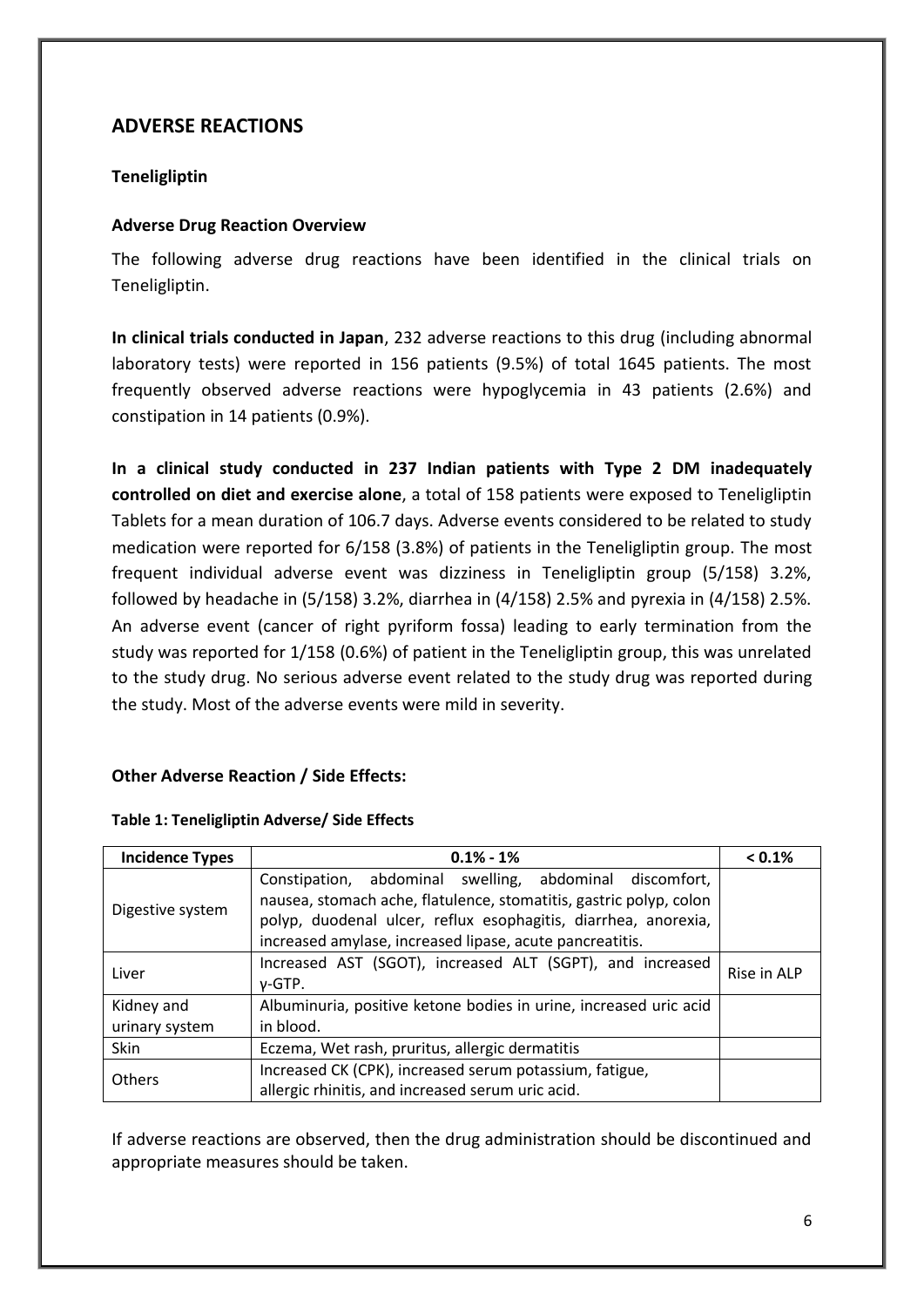## **Metformin**

## **Adverse Drug Reaction Overview**

The following adverse drug reactions have been identified in the clinical trials on Metformin.

**A 24 weeks randomized, double-blind, fixed-dose, phase III clinical trial** was conducted in the U.S., a total of 178 patients received extended-release Metformin therapy and 174 patients received immediate-release Metformin. The most frequent adverse events thought to be related to extended-release metformin were diarrhea (14.2%), nausea (9.7%), dyspepsia (5.1%), and abdominal pain (5.1%) as compared to diarrhea (14.4%), nausea (10.9%), dyspepsia (5.7%), and abdominal pain (2.3%) in immediate-release Metformin.

**During controlled clinical trials of 29 weeks duration**, approximately 9% of patients on Metformin monotherapy and 6% of patients on Metformin /Sulfonylurea therapy developed asymptomatic subnormal serum vitamin B12 levels; serum folic acid levels did not decrease significantly. However, only five cases of megaloblastic anemia have been reported with Metformin administration (none during U.S. clinical studies) and no increased incidence of neuropathy has been observed.

**In controlled clinical trials**, the incidence of rash/dermatitis was comparable to placebo for Metformin monotherapy and to sulfonylurea for metformin /sulfonylurea therapy. Reports of skin reactions such as erythema, pruritus, and urticaria are very rare.

| <b>Incidence Types</b> | $0.01\% - 10\%$                                                       |
|------------------------|-----------------------------------------------------------------------|
| Lactic Acidosis        | very rare (<1/10, 000)                                                |
| Digestive system       | (>1/10) Diarrhea, nausea, vomiting, abdominal bloating, flatulence,   |
|                        | and anorexia                                                          |
| Liver                  | very rare (<1/10,000 and isolated reports): Liver function tests      |
|                        | abnormalities                                                         |
|                        | common $(21/100)$ : During initiation of metformin therapy            |
| <b>Special Senses</b>  | complaints of taste disturbance are common, i.e. metallic taste       |
| Skin                   | very rare (<1/10,000) Eczema, Wet rash, pruritus, allergic dermatitis |
| Hematologic            | subnormal serum vitamin B12 levels (≥1/10,000)                        |

#### **Table 2: Metformin other Adverse / Side Effects**

## **DRUG INTERACTIONS**

## **Teneligliptin and other important Drug- Drug interactions:**

Teneligliptin is metabolized mainly by CYP3A4 and flavin containing monoxygenase (FMO1 and FMO3), and urinary excretion rate of unaltered substance was 14.8% to 22.1%.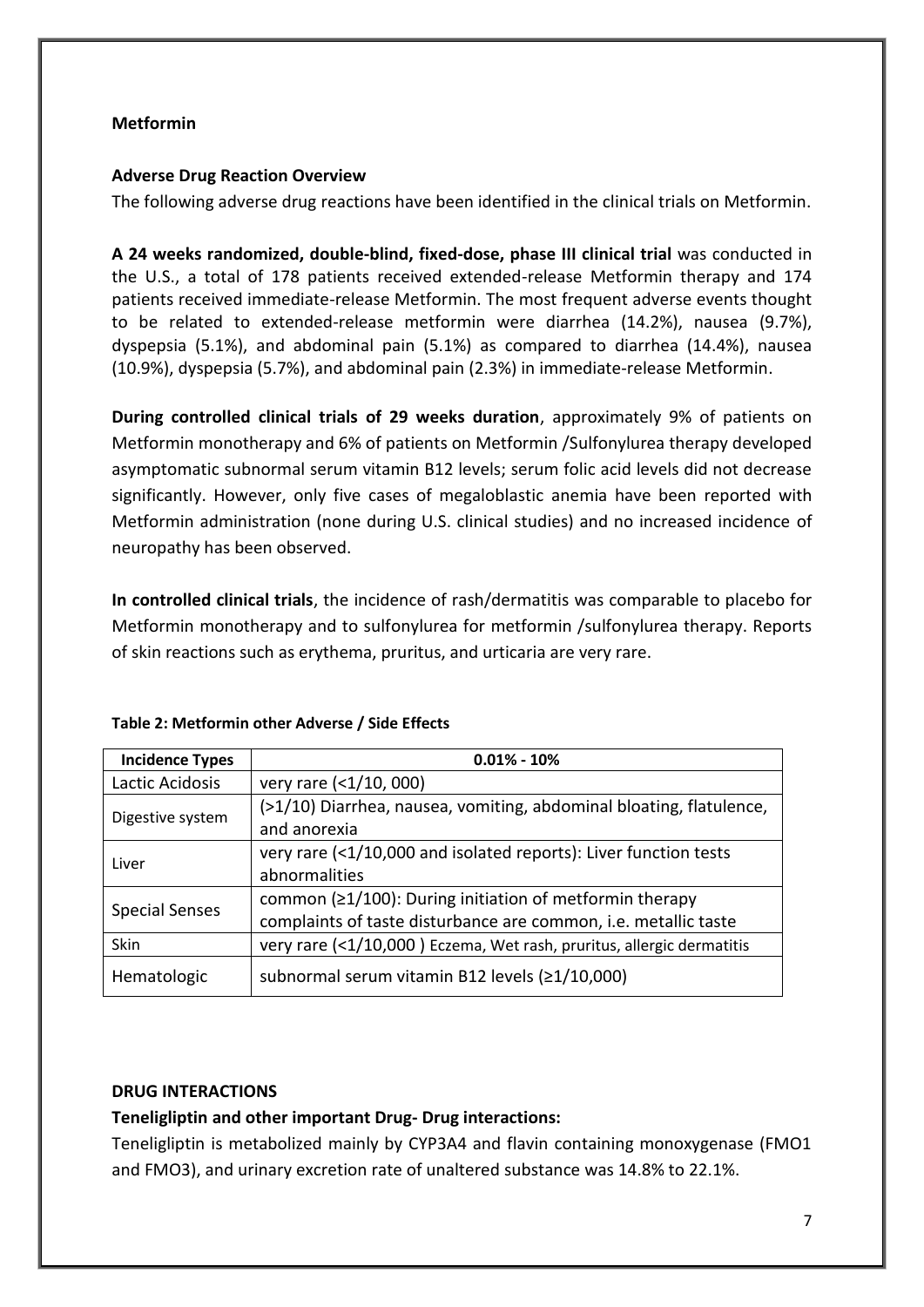#### **Teneligliptin Metformin Combination:**

When a repeated dose of 40 mg Teneligliptin once daily for 8 days and a repeated combined dose (6 to 8th day of Teneligliptin administration) of 850 mg Metformin twice daily were administered to the healthy adults, the ratio (90% CI) of C  $_{max}$  of Teneligliptin and AUC<sub>0-24</sub> hrs geometric minimum mean-square value was 0.907 (0.853 - 0.965) and 1.042 (0.997 - 1.089) with respect to repeated dose administration of Teneligliptin only. Furthermore, when a repeated combined dose (4th to 8th day of Metformin administration) of 850 mg Metformin twice daily for eight days and 40 mg Teneligliptin once daily was administered to the healthy adults, the ratio (90% CI) of  $C_{\text{max}}$  of Metformin and AUC<sub>0-12</sub> hrs geometric minimum mean-square value was 1.057 (0.974 - 1.148) and 1.209 (1.143 - 1.278) with respect to repeated-dose administration of Metformin only, and the  $AUC_{0-12}$  hrs of Metformin increased to 20.9% due to co-administration.

#### **Teneligliptin Glimepiride Combination:**

When a repeated dose of 1 mg Glimepiride for 4 days and a single combined dose (2nd day of Glimepiride administration) of 40 mg Teneligliptin were administered to the healthy adults, the ratio (90% confidence interval [CI]) of  $C_{\text{max}}$  of Teneligliptin and AUC<sub>0</sub> -  $\infty$  geometric mean value was 0.971 (0.866- 1.088) and 0.926 (0.894 – 0.959) with respect to single-dose administration of Teneligliptin alone. Furthermore, when a repeated-dose of 40 mg Teneligliptin for seven days and a single combined dose (7th day of Teneligliptin administration) of 1 mg glimepiride were administered to the healthy adults, the ratio (90% CI) of  $C_{\text{max}}$  of Glimepiride and AUC<sub>0</sub> -  $_{\infty}$  geometric mean value was 1.016 (0.932 – 1.106) and 1.023 (0.978 – 1.071) with respect to single-dose administration of Glimepiride alone.

#### **Teneligliptin Pioglitazone Combination:**

When a repeated dose of 30 mg Pioglitazone for 9 days and a single combined dose  $7<sup>th</sup>$  day of Pioglitazone administration) of 40 mg Teneligliptin were administered to the healthy adults, the ratio (90% CI) of C  $_{max}$  of Teneligliptin and AUC<sub>0</sub> -  $_{\infty}$  geometric mean value was 1.117 (0.984 -1.266) and 1.005 (0.967 - 1.045) with respect to single-dose administration of Teneligliptin alone, and the C  $_{max}$  of Teneligliptin increased 11.7% due to co-administration. Furthermore, when a repeated-dose of 40 mg Teneligliptin for 9 days and a single combined dose (7<sup>th</sup> day of Teneligliptin administration) of 30 mg Pioglitazone were administered to the healthy adults, the ratio (90% CI) of C<sub>max</sub> of Pioglitazone and AUC<sub>0</sub> -  $\infty$  geometric mean value was 1.004 (0.917 - 1.100) and 1.134 (1.060 - 1.213) with respect to single-dose administration of Pioglitazone alone. Similarly, the ratio (90% CI) of  $C_{\text{max}}$  of active metabolites (M-III and M-IV) of Pioglitazone and AUC  $_0$  -  $_{\infty}$  geometric mean value was 1.041 (0.975 - 1.113) and 1.116 (1.056 - 1.180) in M-III and 1.028 (0.963 - 1.096) and 1.088 (1.032 - 1.147) in M-IV.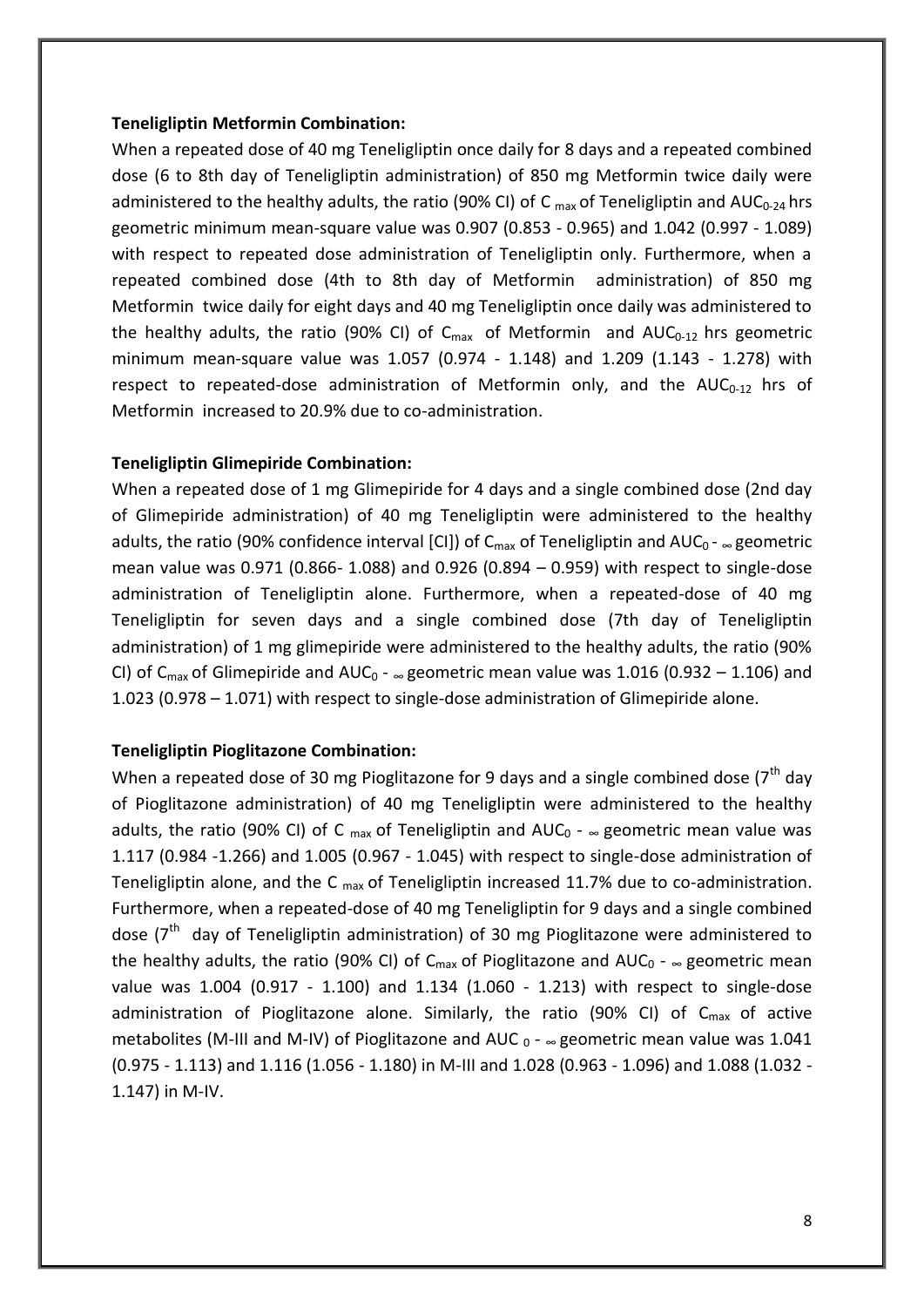## **Teneligliptin Ketoconazole Combination:**

When a repeated dose of 400 mg Ketoconazole for 6 days and a single combined dose (4th day of Ketoconazole administration) of 20 mg Teneligliptin were administered to the healthy adults, the ratio (90% CI) of C<sub>max</sub> of Teneligliptin and AUC  $_0$  -  $_{\infty}$  geometric minimum meansquare value was 1.37 (1.25 - 1.50) and 1.49 (1.39 - 1.60) with respect to single-dose.

## **Table 3: Teneligliptin Drug- Drug Interaction**

|                                 |                                                             | <b>Mechanism</b> |
|---------------------------------|-------------------------------------------------------------|------------------|
| <b>Drug Name</b>                | <b>Clinical Condition/ Measures</b>                         | and Risk         |
|                                 |                                                             | <b>Factors</b>   |
| <b>Medicines for Diabetes</b>   | Since hypoglycemia might occur, these drugs should be       |                  |
| Fast-acting insulin             | administered while carefully observing the patient's        |                  |
| secretagogue                    | condition. Particularly, when co-administered with          |                  |
| Alpha - glucosidase             | Sulfonylurea or Insulin formulation, there is a possibility |                  |
| inhibitor                       | of higher risk of hypoglycemia. In order to reduce the      | Hypoglycemic     |
| Biguanide                       | risk of hypoglycemia caused by Sulfonylurea or Insulin      | action is        |
| Thiazolidinediones              | formulation, consider decreasing the quantity of            | increased.       |
| GLP-1 analog                    | Sulfonylurea or Insulin formulation.                        |                  |
| preparation                     | When hypoglycemia is observed, usually, cane sugar          |                  |
| SGLT2 inhibitor                 | should be given, and when co-administered with              |                  |
| Insulin preparation             | Alpha-glucosidase inhibitor, glucose should be given.       |                  |
| <b>Drugs increasing</b>         |                                                             |                  |
| hypoglycemic action             | Since the blood glucose may further decrease, these         | Hypoglycemic     |
| Beta - blocking agents          | drugs should be administered while carefully observing      | action is        |
| Salicylic acid                  | the patient's condition in addition to blood glucose        | increased.       |
| Monoamine oxidase               | level.                                                      |                  |
| inhibitor                       |                                                             |                  |
| <b>Drugs decreasing</b>         | Since the blood glucose may increase, these drugs           | Hypoglycemic     |
| hypoglycemic action             | should be administered while carefully observing the        | action is        |
| Adrenalin                       | patient's condition in addition to blood glucose level.     | decreased.       |
| adrenocortical hormone          |                                                             |                  |
| Drugs known to cause            |                                                             |                  |
| QT prolongation                 |                                                             |                  |
| <b>Class IA antiarrhythmic</b>  |                                                             |                  |
| drug                            |                                                             | QT               |
| Quinidine sulfate               |                                                             | prolongation is  |
| hydrate,                        |                                                             | with<br>seen     |
| Procainamide                    | QT prolongation might occur.                                | single           |
| hydrochloride                   |                                                             | administration   |
| <b>Class III antiarrhythmic</b> |                                                             | of these drugs.  |
| drugs                           |                                                             |                  |
| Amiodarone                      |                                                             |                  |
| hydrochloride,                  |                                                             |                  |
| Sotalol hydrochloride           |                                                             |                  |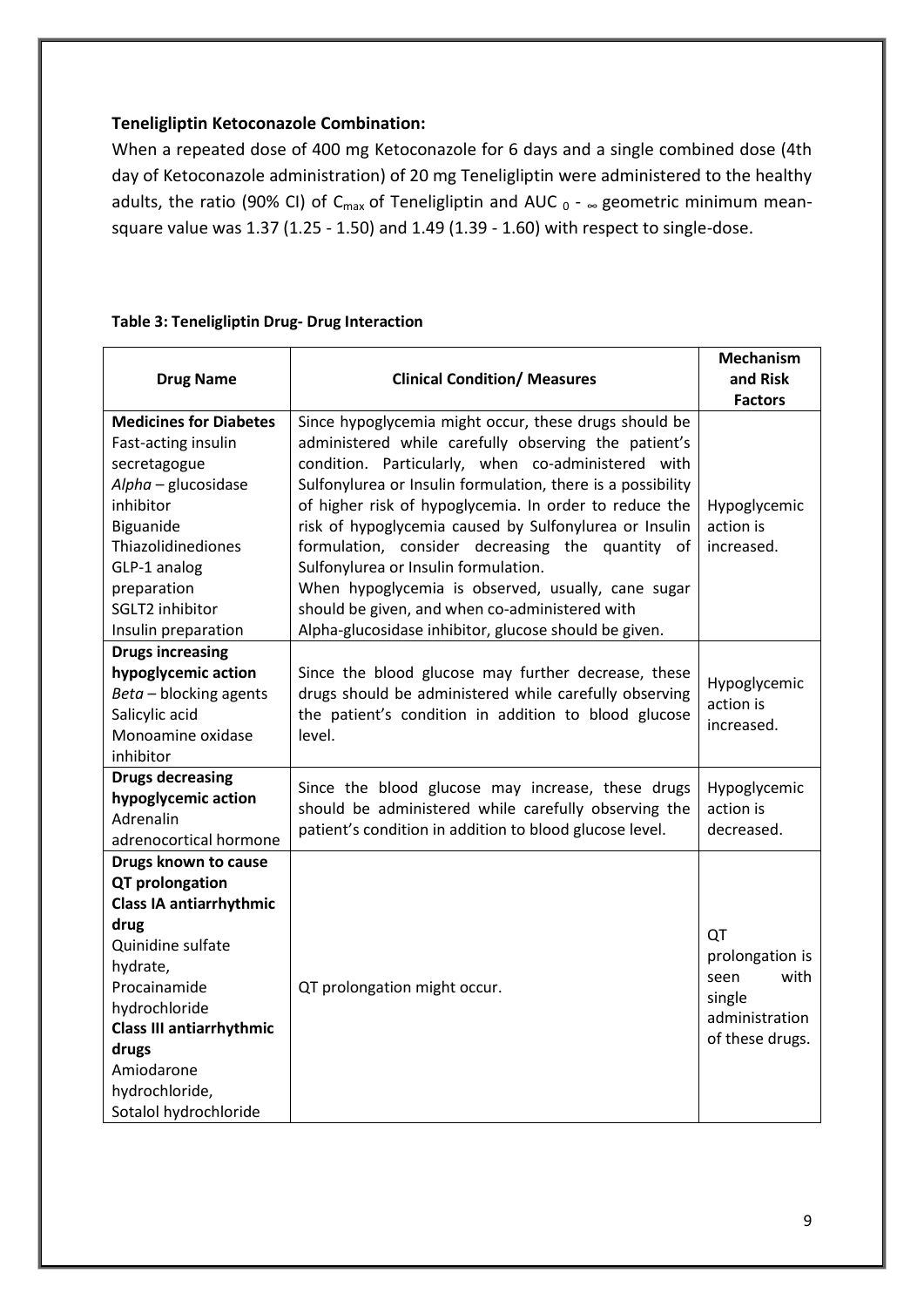#### **Metformin and other important Drug- Drug interactions:**

**Metformin Glibenclamide Combination:** In a single-dose interaction study in type 2 diabetes patients, co-administration of Metformin and Glibenclamide did not result in any changes in either Metformin pharmacokinetics or pharmacodynamics. Decreases in Glibenclamide AUC and  $C_{\text{max}}$  were observed, but were highly variable. The single-dose nature of this study and the lack of correlation between Glibenclamide blood levels and pharmacodynamic effects make the clinical significance of this interaction uncertain.

**Metformin Furosemide Combination:** A single-dose, Metformin-Furosemide drug interaction study in healthy subjects demonstrated that pharmacokinetic parameters of both compounds were affected by co-administration. Furosemide increased the Metformin plasma and blood  $C_{\text{max}}$  by 22% and blood AUC by 15%, without any significant change in Metformin renal clearance. When administered with Metformin, the  $C_{\text{max}}$  and AUC of Furosemide were 31% and 12% smaller, respectively, than when administered alone, and the terminal half-life was decreased by 32%, without any significant change in Furosemide renal clearance. No information is available about the interaction of Metformin and Furosemide when co-administered chronically.

**Metformin Nifedipine Combination:** A single-dose, Metformin-Nifedipine drug interaction study in normal healthy volunteers demonstrated that co-administration of Nifedipine increased plasma Metformin  $C_{\text{max}}$  and AUC by 20% and 9%, respectively, and increased the amount excreted in the urine.  $T_{max}$  and half-life were unaffected. Nifedipine appears to enhance the absorption of Metformin. Metformin had minimal effects on Nifedipine.

**Metformin Cationic drugs Combination:** Cationic drugs (e.g., Amiloride, Digoxin, Morphine, Procainamide, Quinidine, Quinine, Ranitidine, Triamterene, Trimethoprim, or Vancomycin) that are eliminated by renal tubular secretion theoretically have the potential for interaction with Metformin by competing for common renal tubular transport systems. Such interaction between Metformin and oral Cimetidine has been observed in normal healthy volunteers in both single-dose and multiple-dose Metformin-Cimetidine drug interaction studies, with a 60% increase in peak Metformin plasma and whole blood concentrations and a 40% increase in plasma and whole blood Metformin AUC. There was no change in elimination half-life in the single-dose study. Metformin had no effect on Cimetidine pharmacokinetics.

**Metformin Other drug combination:** Certain drugs tend to produce hyperglycemia and may lead to loss of glycemic control. These drugs include the Thiazides and other Diuretics, Corticosteroids, Phenothiazines, Thyroid products, Estrogens, Estrogen plus Progestogen, Oral Contraceptives, Phenytoin, Nicotinic acid, Sympathomimetics, Calcium channel blocking drugs, isoniazid and *Beta*-2-agonists. ACE-inhibitors may decrease the blood glucose levels.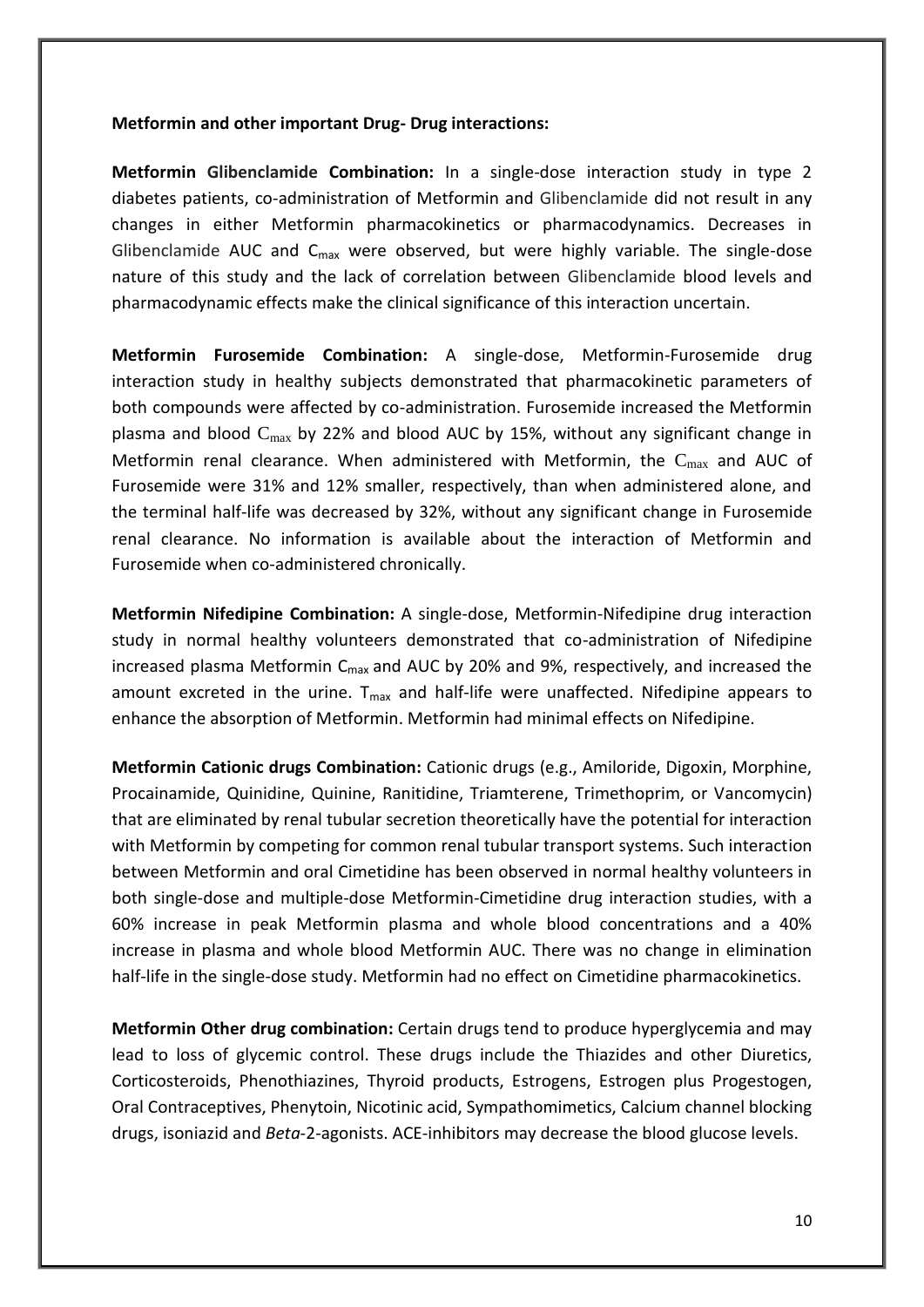Elimination rate of the anticoagulant Phenprocoumon has been reported to be increased by 20% when used concurrently with Metformin. Therefore, patients receiving Phenprocoumon or other anti-vitamin K anticoagulants should be monitored carefully when both types of drugs are used simultaneously.

### **DOSAGE AND ADMINISTRATION**

### **Dosing Considerations**

**Tenepan-M 500 & Tenepan-M 1000**: 1) Patients inadequately controlled on either Teneligliptin or Metformin monotherapy. 2) Patients switching from combination therapy of Teneligliptin plus Metformin Extended Release as separate tablets. 3) Drug naïve patients with entry HbA1c ≥7.5 %. 4) In combination with other oral antidiabetic drug (OAD) (i.e. triple combination therapy) as an adjunct to diet and exercise in adult patients inadequately controlled with Metformin and other OAD. Do not exceed maximum recommended dose (Teneligliptin 40 mg / Metformin Extended-Release 2000 mg) once daily, and should be given with meals to reduce the GI side effects associated with Metformin. Tenepan-M 500 should not be used in patients with hepatic impairment and in severe renal impairment (eGFR <30 mL/min/1.73m<sup>2</sup>) whereas, Tenepan-M 1000 should not be used in patients with hepatic impairment and moderate to severe renal impairment (eGFR <60 mL/min/1.73m<sup>2</sup>).

## **Administration**

Tenepan-M 500 and Tenepan-M 1000 tablets must be swallowed with sufficient amount of water (approx. ½ glass), without chewing.

## **Missed Dose**

The missed dose should be taken as soon as possible, unless it is almost time for the next dose. The patient should be advised not to take two doses at the same time.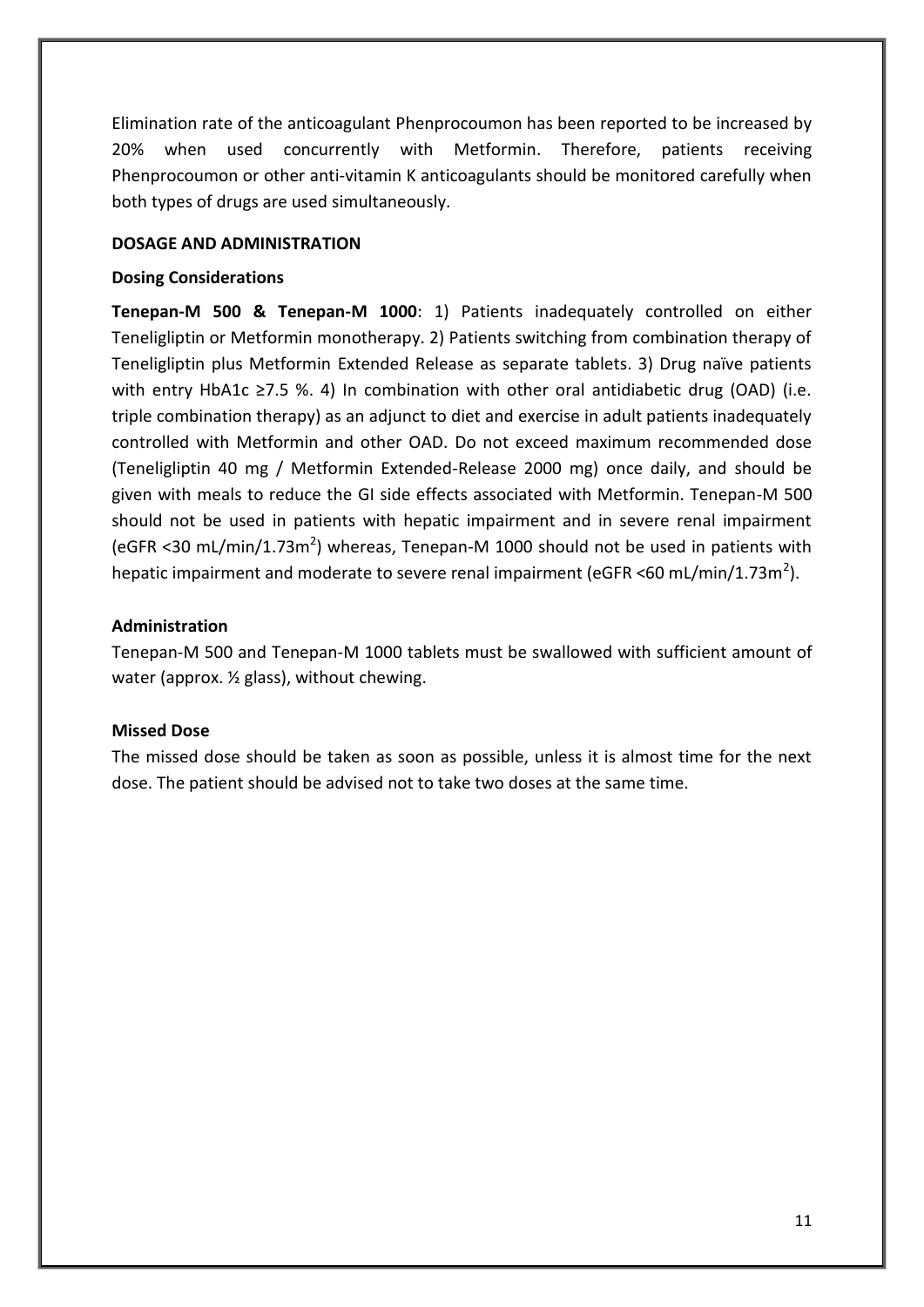## **DOSAGE RECOMMENDATION OF TENEPAN-M 500 and TENEPAN-M 1000 IN HEPATIC AND RENAL FAILURE:**

### **Renal Failure**

TENEPAN-M 500 should not be used in patients with moderate to severe renal impairment (eGFR <30 mL/min/1.73m<sup>2</sup>) whereas, TENEPAN-M 1000 should not be used in patients with moderate to severe renal impairment (eGFR <60 mL/min/1.73m<sup>2</sup>).

## **Table 4: Dosage Recommendation of Metformin in Renal Failure:**

|                                         |                                    | <b>PROPOSED RECOMMENDATION FOR USE OF METFORMIN BASED ON eGFR</b>                                                                                                             |                            |
|-----------------------------------------|------------------------------------|-------------------------------------------------------------------------------------------------------------------------------------------------------------------------------|----------------------------|
| <b>Stage of Renal</b><br><b>Failure</b> | eGFR Level (mL/min<br>per $1.73m2$ | <b>Monitoring</b>                                                                                                                                                             | Recommended<br><b>Dose</b> |
| Normal                                  | No renal impairment                | No renal contraindication to Metformin                                                                                                                                        | Upto 2550 mg               |
| Mild                                    | $\geq 60$ mL/min                   | No renal contraindication to Metformin<br>Monitor renal function annually                                                                                                     | ≤1700 $mg$                 |
| Moderate                                | $\geq$ 45 to 60 mL/min             | Continue use<br>Monitoring of renal function<br>every 3 - 6 months                                                                                                            | $\leq$ 850 mg              |
| Moderate                                | $\geq$ 30 to 45 mL/min             | Prescribe Metformin with caution<br>Use lower dose<br>(e.g. 50%, or half maximal dose)<br>Monitor renal function<br>every 3 months)<br>Do not start new patients on Metformin | ≤850 $mg$                  |
| Severe                                  | $\leq 30$ mL/min                   | Stop Metformin                                                                                                                                                                | Not Recommended            |

eGFR (estimated Glomerular Filtration Rate): The "eGFR" is an estimated value derived from a measured serum creatinine, calculated by the [Chronic Kidney Disease Epidemiology Collaboration \(CKD-EPI\) equation:](http://www.niddk.nih.gov/health-information/health-communication-programs/nkdep/lab-evaluation/gfr/estimating/Pages/estimating.aspx#the-ckd-epi-equation) GFR = 141 x min  $(S_{cr}/\kappa, 1)^{\alpha}$  x max $(S_{cr}/\kappa, 1)^{-1.209}$  x 0.993<sup>Age</sup> [if male]

GFR = 141 x min  $(S_{cr}/\kappa, 1)^{\alpha}$  x max $(S_{cr}/\kappa, 1)^{1.209}$  x 0.993<sup>Age</sup> x 1.018 [if female]

S<sub>cr</sub> is serum creatinine in mg/dL, k is 0.7 for females and 0.9 for males, α is -0.329 for females and -0.411 for males,min indicates the minimum of S<sub>cr</sub> /k or 1, and max indicates the maximum of S<sub>cr</sub> /k or 1.

NOTE: eGFR to be calculated by online eGFR calculator- <https://www.davita.com/gfr-calculator/>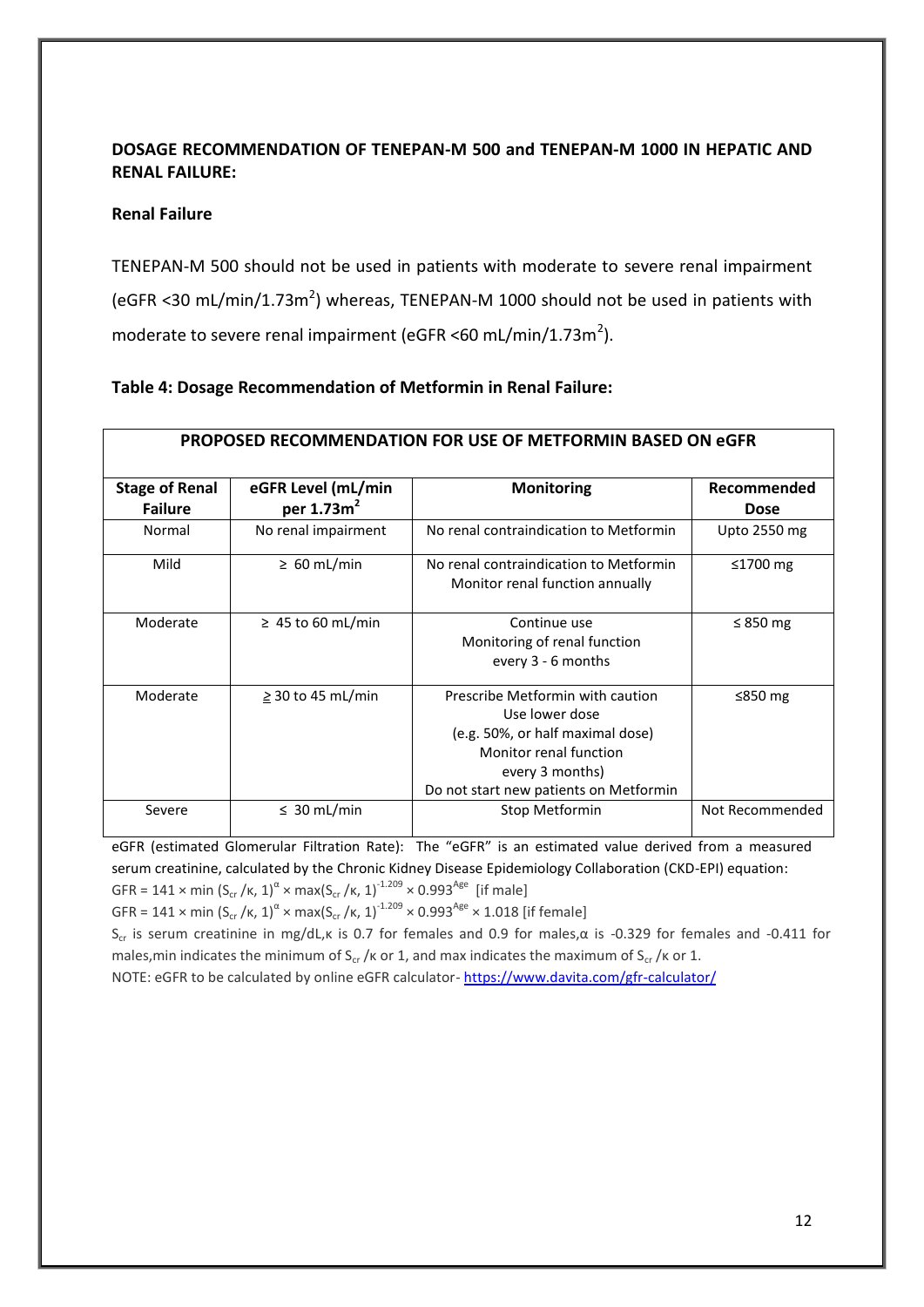**Table 5: USE OF TENEPAN-M 500 & TENEPAN-M 1000 IN RENAL FAILURE BASED ON PROPOSED RECOMMENDED METFORMIN DOSE**

| USE OF TENEPAN-M 500 & TENEPAN-M 1000 IN RENAL FAILURE BASED ON PROPOSED<br>RECOMMENDED METFORMIN DOSE |                                                 |                                                                                                                                                                                        |                                                |                                      |
|--------------------------------------------------------------------------------------------------------|-------------------------------------------------|----------------------------------------------------------------------------------------------------------------------------------------------------------------------------------------|------------------------------------------------|--------------------------------------|
| Stage of<br>Renal<br><b>Failure</b>                                                                    | eGFR Level<br>(mL/min per<br>1.73m <sup>2</sup> | <b>Monitoring</b>                                                                                                                                                                      | <b>Metformin</b><br>Recommended<br><b>Dose</b> | Tenepan-M<br><b>Recommended Dose</b> |
| Normal                                                                                                 | No renal<br>impairment                          | No renal<br>contraindication to<br>Metformin                                                                                                                                           | <b>Upto 2550 mg</b>                            | Tenepan-M 500 and<br>Tenepan-M 1000  |
| Mild                                                                                                   | $\geq 60$ mL/min                                | No renal<br>contraindication to<br>Metformin<br>Monitor renal function<br>annually                                                                                                     | ≤1700 $mg$                                     | Tenepan-M 500 and<br>Tenepan-M 1000  |
| Moderate                                                                                               | $\geq 45$ to 60<br>mL/min                       | Continue use<br>Monitoring of renal<br>function<br>every 3 - 6 months                                                                                                                  | ≤ 850 $mg$                                     | Tenepan-M 500                        |
| Moderate                                                                                               | $\geq$ 30 to 45<br>mL/min                       | Prescribe Metformin<br>with caution<br>Use lower dose<br>(e.g. 50%, or half<br>maximal dose)<br>Monitor renal function<br>every 3 months)<br>Do not start new<br>patients on Metformin | ≤850 $mg$                                      | Tenepan-M 500                        |
| Severe                                                                                                 | $\leq 30$ mL/min                                | <b>Stop Metformin</b>                                                                                                                                                                  | <b>Not</b><br>Recommended                      | Not Recommended                      |

eGFR (estimated Glomerular Filtration Rate): The "eGFR" is an estimated value derived from a measured serum creatinine, calculated by the [Chronic Kidney Disease Epidemiology Collaboration \(CKD-EPI\) equation:](http://www.niddk.nih.gov/health-information/health-communication-programs/nkdep/lab-evaluation/gfr/estimating/Pages/estimating.aspx#the-ckd-epi-equation) GFR = 141 x min  $(S_{cr}/\kappa, 1)^{\alpha}$  x max $(S_{cr}/\kappa, 1)^{-1.209}$  x 0.993<sup>Age</sup> [if male]

GFR = 141 x min  $(S_{cr}/\kappa, 1)^{\alpha}$  x max $(S_{cr}/\kappa, 1)^{1.209}$  x 0.993<sup>Age</sup> x 1.018 [if female]

Scr is serum creatinine in mg/dL,κ is 0.7 for females and 0.9 for males,α is -0.329 for females and -0.411 for males,min indicates the minimum of  $S_{cr}$  /k or 1, and max indicates the maximum of  $S_{cr}$  /k or 1.

NOTE: eGFR to be calculated by online eGFR calculator- https://www.davita.com/gfr-calculator/

## **Hepatic Failure**

Tenepan-M 500 and Tenepan-M 1000 should not be used in patients with clinical or laboratory evidence of hepatic failure disease.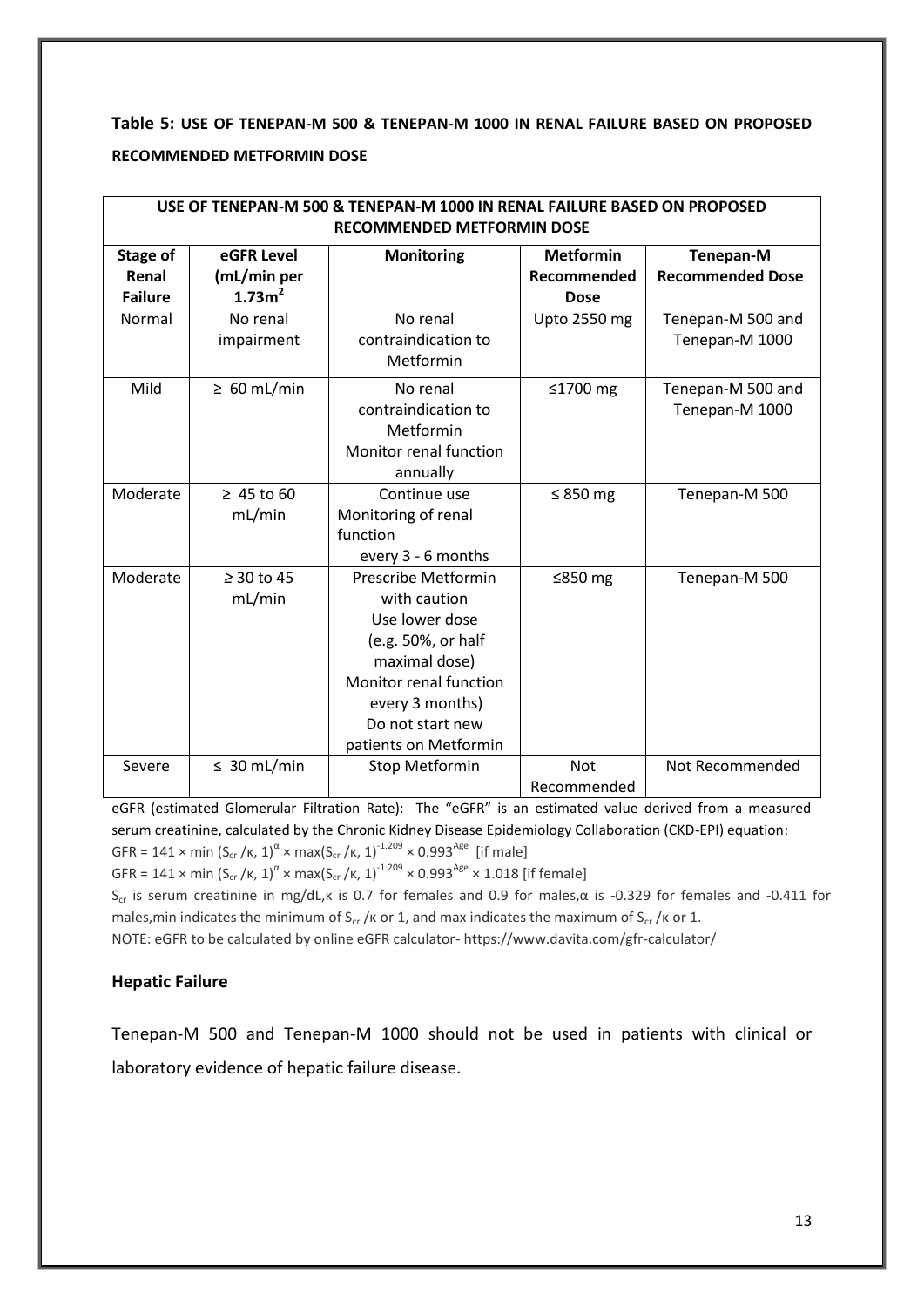### **OVERDOSAGE**

In the event of an overdose, it is reasonable to employ the usual supportive measures, e.g., remove unabsorbed material from the gastrointestinal tract, employ clinical monitoring (including obtaining an electrocardiogram), and institute supportive therapy if required.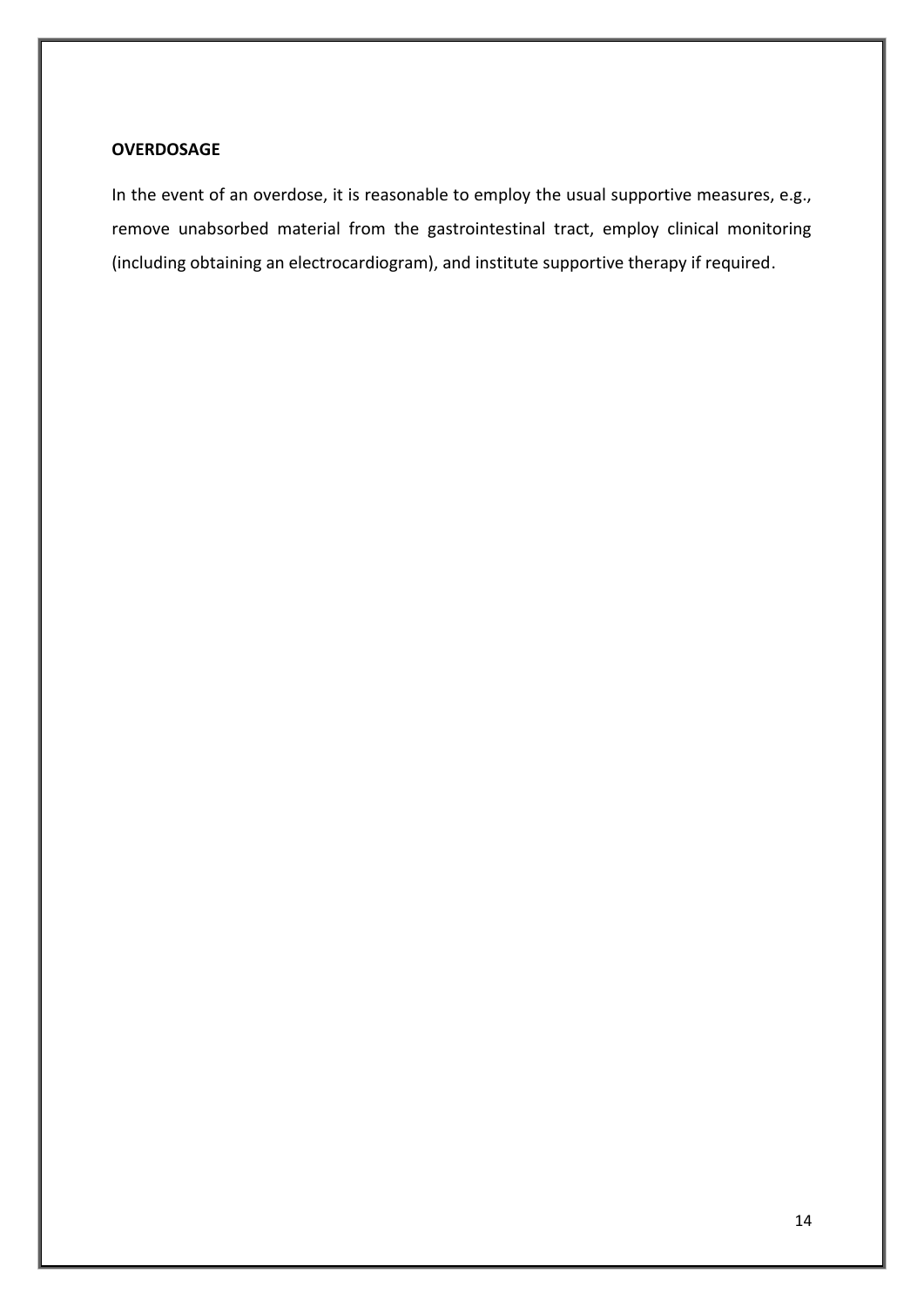## **ACTION AND CLINICAL PHARMACOLOGY**

## **CLINICAL PHARMACOLOGY**

### **Teneligliptin**

### **Mechanism of Action**

The glucagon-like peptide-1 (GLP-1) is secreted from alimentary canal, in response to meal. This promotes insulin secretion from pancreas and regulates blood glucose post meal by controlling glucagon secretion. Teneligliptin exhibits a hypoglycemic effect by controlling the degradation of GLP-1 by inhibiting dipeptidyl peptidase-4 (DPP-4) activity. Thus increases blood concentration of active GLP-1.

### **Pharmacodynamics**

## **DPP – 4 Inhibitory Actions and GLP – 1 Degradation Inhibitory Action:**

1. Teneligliptin, inhibits concentration-dependent human plasma DPP-4 activity, and its  $IC_{50}$ value (95% CI) was 1.75 (1.62 - 1.89) nmol/L (in vitro).

2. Teneligliptin concentration-dependently suppressed the degradation of GLP-1 in rat plasma, with  $IC_{50}$  values and its 95% CI being 2.92nmol/L [2.21, 3.87] (in vitro).

3. In the glucose tolerance test using Zucker Fatty rats, an obesity model showing insulin resistance and abnormal glucose tolerance, Teneligliptin increased plasma active form GLP-1 concentration and plasma insulin concentration by its single-dose administration.

4. In patients having Type 2 DM, the administration of 20 mg Teneligliptin once daily inhibited the plasma DPP-4 activity and increased the plasma active form GLP-1 concentration.

#### **Glucose Tolerance Improvement Action:**

1. In the glucose tolerance test using Zucker Fatty rats, an obesity model showing insulin resistance and abnormal glucose tolerance, Teneligliptin controlled an increase in the blood glucose level by its single-dose administration.

2. In patients having Type 2 Diabetes Mellitus, the administration of 20 mg Teneligliptin once daily improved the blood glucose levels after breakfast, lunch, dinner and the fasting blood glucose levels.

#### **Pharmacokinetics**

## **Absorption:**

## *Plasma Concentration:*

**1. Single Dose Administration:**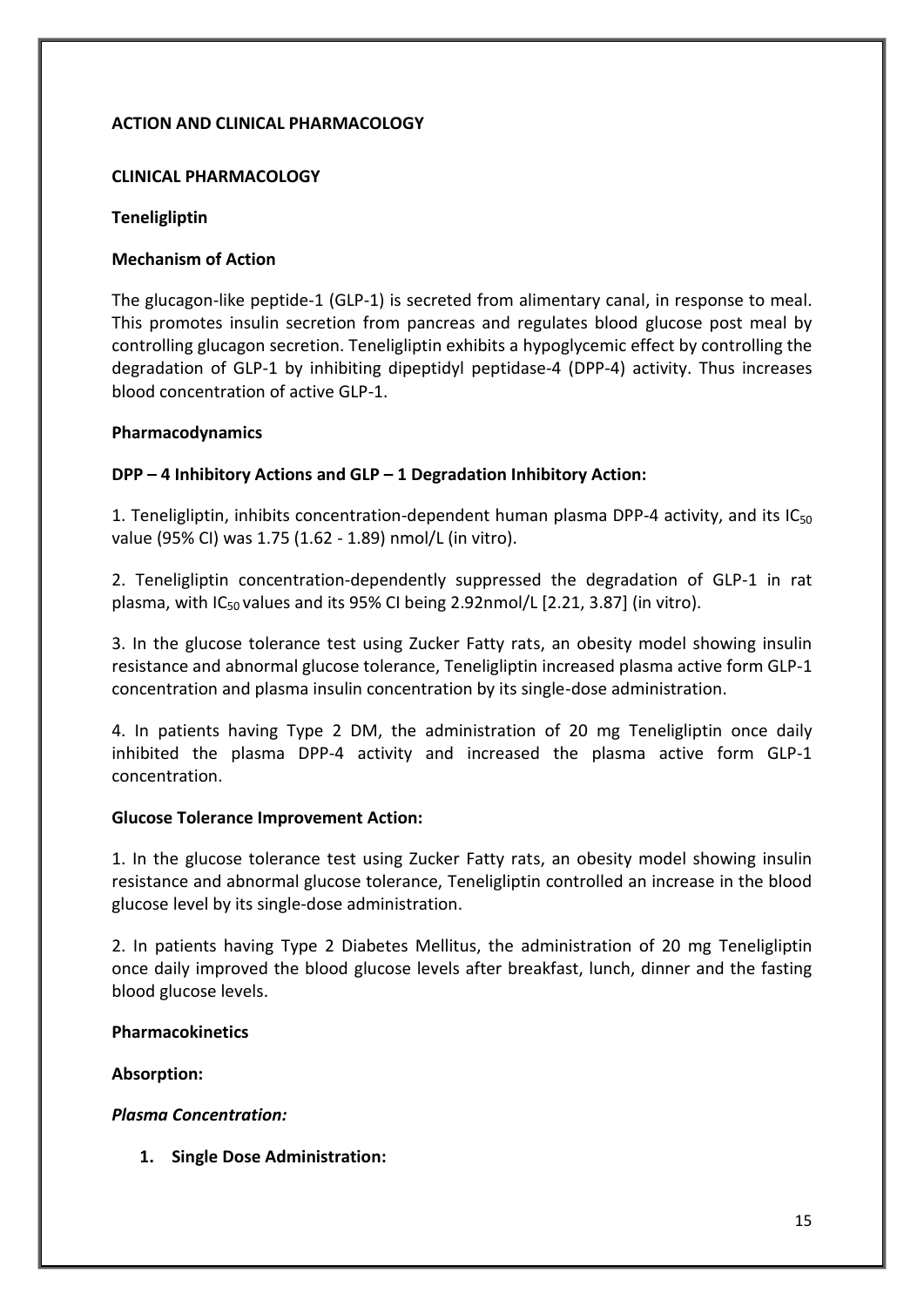The plasma concentration changes and the pharmacokinetic parameters of Teneligliptin after a single oral dose of 20 mg and 40 mg given on empty stomach to the healthy adults are shown below.

## **Pharmacokinetic parameters at the time of single dose**

| <b>Strengths</b> | $C_{\text{max}}$ (ng/mL) | $AUC_{0\text{-inf}}$<br>(ng/hr/ml) | $T_{max}$ (hr) | T $_{1/2}$ (hr) |
|------------------|--------------------------|------------------------------------|----------------|-----------------|
| $20 \text{ mg}$  | 187.20±44.70             | 2028.9±459.5                       | $1.8(1.0-2.0)$ | $24.2 \pm 5.0$  |
| $40 \mathrm{mg}$ | 382.40±89.83             | 3705.0±787.0                       | $1.0(0.5-3.0)$ | $20.8 \pm 3.2$  |

## **Oral drug administration in healthy adults.**

n=6, Mean Value  $\pm$  SD, T<sub>max</sub>=Central value (minimum value - maximum value)

### **2. Repeated – Dose Administration:**

The pharmacokinetic parameters of Teneligliptin after a repeated dose of 20 mg of Teneligliptin once daily for 7 days given 30 minutes before breakfast to the healthy adults are shown below. The state of equilibrium will be attained within 7 days.

## **Pharmacokinetic parameters at the time of repeated dose**

| <b>Dose</b>    | $C_{\text{max}}$ (ng/mL) | $AUC_{0-24}$<br>(ng/hr/ml) | $AUC0-int$<br>(ng/hr/ml) | $T_{max}$ (hr) | $T_{1/2}$ (hr) |
|----------------|--------------------------|----------------------------|--------------------------|----------------|----------------|
|                |                          |                            |                          |                |                |
| After First    | $160.60 \pm 47.26$       | $1057.2 \pm 283.9$         | 1627.9±427.8             | $\sqrt{1.0}$   | $25.8 \pm 4.9$ |
| dose           |                          |                            |                          | $(0.4 - 2.0)$  |                |
| 7 days after   | 220.14±59.86             | 1514.6±370.5               | 2641.4±594.7             | 1.0            | $30.2 \pm 6.9$ |
| administration |                          |                            |                          | $(1.0-1.0)$    |                |

### **Oral drug administration in healthy adults.**

n=7, Mean Value  $\pm$  SD, T<sub>max</sub>=Central value (minimum value - maximum value)

## **3. Foods Effect:**

C<sub>max</sub> decreased after a single dose of 20 mg of Teneligliptin given post meal to the healthy adults as compared to empty stomach and  $T_{max}$  prolonged from 1.1 hr to 2.6 hr; however, no difference observed in AUC

## **Pharmacokinetic parameters at the time of fasting and after food intake in healthy adults.**

|                |       | $C_{\text{max}}$ (ng/mL) | $AUC_{0-24}$         | $AUC_{0\text{-inf}}$ | $T_{max}$ (hr) | $T_{1/2}$ (hr)   |
|----------------|-------|--------------------------|----------------------|----------------------|----------------|------------------|
|                |       |                          | (ng.hr/ml)           | (ng.hr/ml)           |                |                  |
| After          | First | 232.2                    | 1855.5               | 2090.3               | $1.1 \pm 0.4$  | 26.5             |
| dose           |       | $(236.2 \pm 43.77)$      | $(1861.1 \pm 148.1$  | $(2094.6 \pm 1)$     | 26.5           | $(27.8 \pm 9.3)$ |
|                |       |                          |                      | 38.5                 |                |                  |
| days           | after | 184.9                    | 1806                 | 2044.0               | $2.6 \pm 1.1$  | 26.9             |
| administration |       | $(187.5 \pm 33.55)$      | $(1814.6 \pm 183.3)$ | $(2056.1 \pm 230.9)$ | 26.9           | $(28.3 \pm 9.5)$ |

n=14, Geometric mean (Arithmetic mean value  $\pm$  Standard Deviation). T<sub>max</sub> = Arithmetic mean value  $\pm$  Standard Deviation.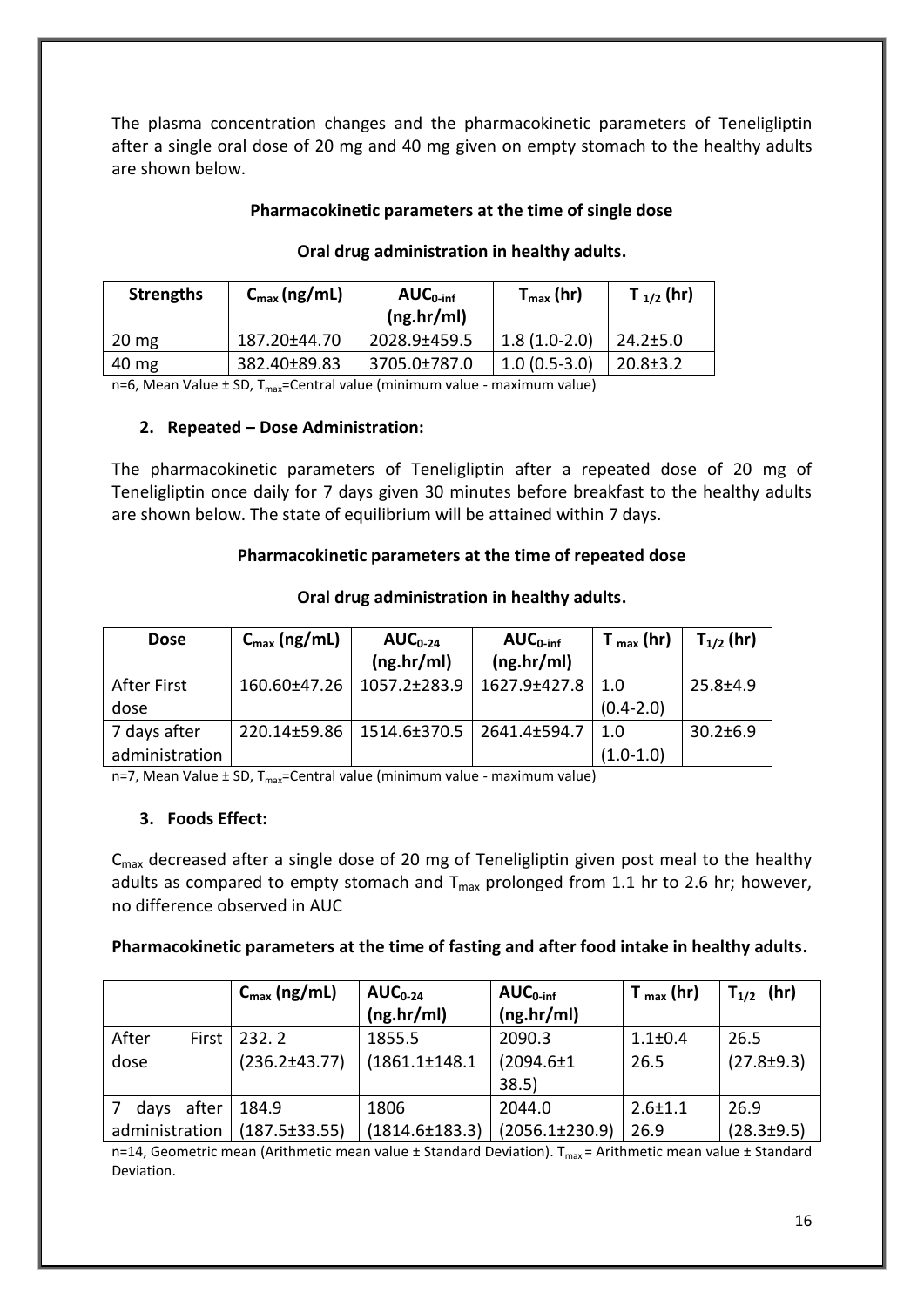## *Rate of Protein Binding*

The protein binding ratio was 77.6% to 82.2 % when the  $1^{14}$ C] label Teneligliptin (20, 100 and 500 ng/mL) was added to human plasma (in vitro).

## *Metabolism:*

- 1. Following a single administration of 20 mg  $[^{14}C]$  label Teneligliptin to the healthy adults, the unaltered substance and the metabolites M1, M2, M3, M4, and M5 with respect to AUC  $_{0\text{-inf}}$  calculated from the plasma radioactive concentration up to 72 hours after administration was 71.1%, 14.7%, 1.3%, 0.3% and 1.1% respectively.
- 2. Mainly, CYP3A4 and flavin-containing monooxygenases (FMO1 and FMO3) participate in the metabolism of Teneligliptin. Furthermore, although it showed a weak inhibitory action towards CYP2D6, CYP3A4, and FMO (IC $_{50}$  value: 489.4, 197.5, and 467.2μmol/L respectively), it did not showed inhibitory action towards CYP1A2, CYP2A6,CYP2B6, CYP2C8, CYP2C8/9, CYP2C19, and CYP2E1; and CY P1A2 and CYP3A4 were not introduced (in vitro).

## *Excretion:*

- 1. When a single oral dose of 20 mg and 40 mg Teneligliptin was given to the healthy adults on empty stomach, about 21.01% to 22.1% of dose was excreted as unaltered substance in urine, and the renal clearance was 37 to 39 mL/hr/kg.
- 2. When single oral dose of 20 mg  $[$ <sup>14</sup>C] label Teneligliptin was given to the healthy adults, 45.4% of dosage radioactivity was excreted in urine and 46.5% was excreted in faeces up to 216 hours after administration. Furthermore, with respect to the dosage up to 120 hours after administration, the accumulated urinary excretion rate of unaltered substance, M1, M2, and M3 was 14.8%, 17.7%, 1.4%, and 1.9%, respectively and the accumulated faeces excretion rate of unaltered substance, M1, M3, M4, and M5 was 26.1%, 4.0%, 1.6%,0.3%, and 1.3%, respectively.
- 3. Teneligliptin is a substrate of P-glycoprotein that inhibited the transportation of digoxin up to 42.5% through P-glycoprotein in the concentration of 99 μmol/L. Furthermore, it showed a weak inhibitory action towards the Organic Anion Transporter 3(OAT 3) appeared in kidney, (IC  $_{50}$  value: 99.2 $\mu$ mol/L); however, it did not showed inhibitory action towards OAT 1 and Organic Cation Transporter OCT2 (in vitro).

## *Renal Dysfunction:*

When a single oral dose of 20 mg Teneligliptin was given to the renal dysfunction patients, no remarkable change was observed in  $C_{\text{max}}$  and  $t_{1/2}$  depending on the extent/degree of renal dysfunction. On the other hand, in the mild renal dysfunction patients (Ccr≥ 50 to  $\leq$ 80ml/min), moderate renal dysfunction patients (Ccr≥ 30 to  $\leq$  50ml/min) and severe renal dysfunction patient (Ccr<30ml/min), the AUC  $_{0\text{-inf}}$  was found to be about 1.25 times, 1.68 times, and 1.49 times, respectively, as compared to the healthy adults.  $AUC_{0-43hr}$  of terminal renal failure affected individual was about 1.16 times as compared to the healthy adults. Furthermore, 15.6% of Teneligliptin dose was removed due to haemodialysis.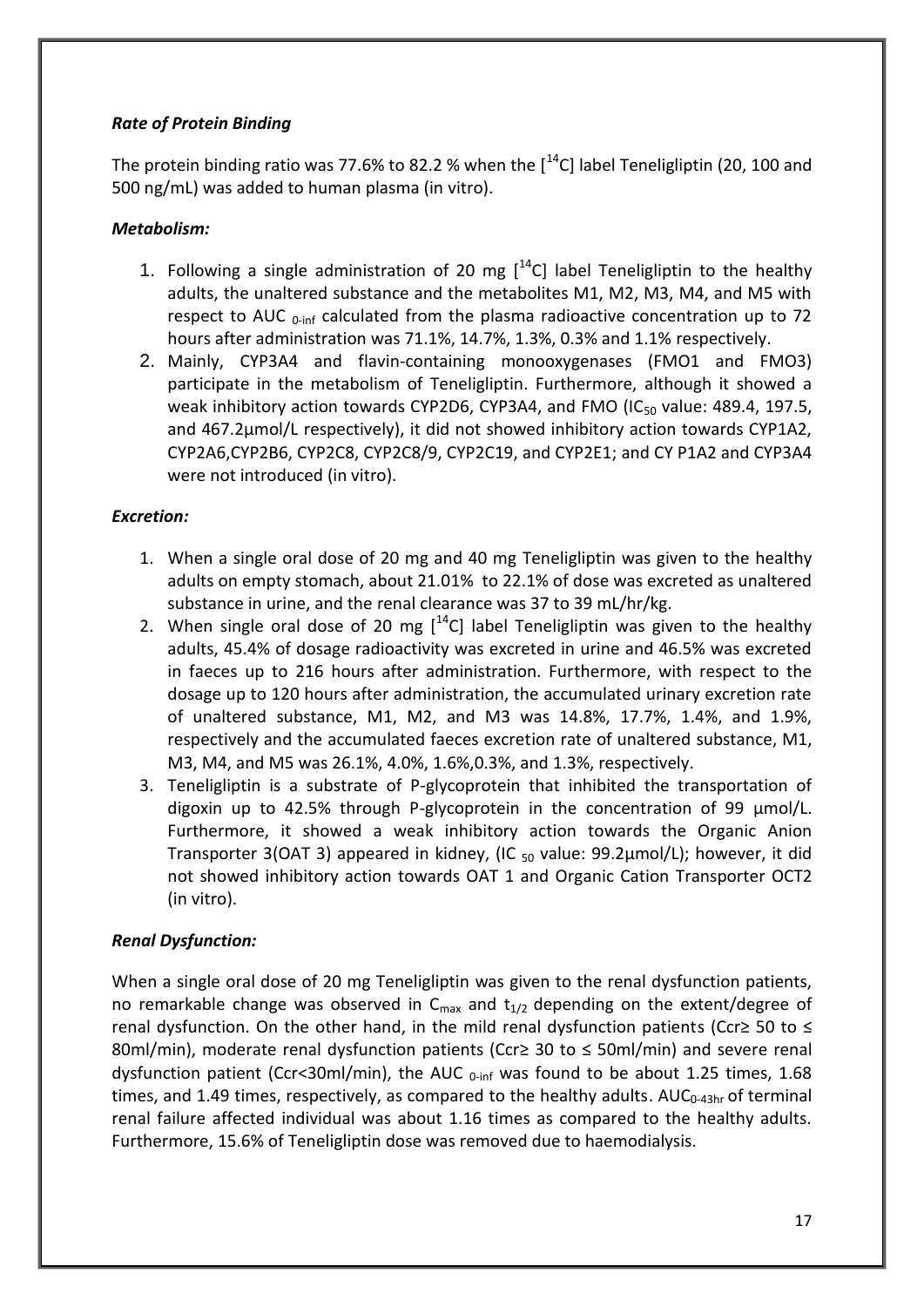### *Liver Dysfunction:*

When a single oral dose of 20 mg Teneligliptin was given to the hepatic dysfunction patients, the  $C_{\text{max}}$  of Teneligliptin was found to be about 1.25 times and 1.38 times and AUC<sub>0-inf</sub> was about 1.46 times and 1.59 times, respectively, in slight hepatic dysfunction patient (total score 5-6 by Child - Pugh Classification) and moderate hepatic dysfunction patient (total score  $7 - 9$  by Child - Pugh Classification) as compared to the healthy adults.

**Note:** There was no clinical experience in high degree hepatic dysfunction patients (total score more than 9 by Child – Pugh Classification).

### **Pharmacokinetics in Elderly Patients:**

When a single oral dose of 20 mg Teneligliptin was given to the healthy elderly patients ( $\geq$ 65 years old ≤ 75 years old, 12 patients) and non-elderly patients (≥ 45 years old ≤ 65 years old, 12 patients) on empty stomach, the ratio (90% CI) of geometric minimum mean-square value of elderly patient with  $C_{\text{max}}$ , AU $C_{0\text{-inf}}$ , and  $t_{1/2}$  of non-elderly patient was almost similar, 1.006 (0.871- 1.163) , 1.090 (0.975 - 1.218), and 1.054 (0.911- 1.219), respectively.

### **Metformin**

### **Mechanism of Action**

Metformin is an anti-hyperglycemic agent, which improves glucose tolerance in patients with type 2 diabetes, lowering both basal and postprandial plasma glucose. Metformin is a biguanide derivative producing an anti-hyperglycemic effect which is observed in diabetic patients or in diabetic animals. Its pharmacologic mechanisms of action are different from other classes of oral anti-hyperglycemic agents. Metformin may decrease hepatic glucose production, decrease intestinal absorption of glucose, and improve insulin sensitivity by increasing peripheral glucose uptake and utilization. Unlike Sulfonylureas, Metformin does not produce hypoglycemia in either patients with type 2 diabetes or normal subjects and does not cause hyperinsulinemia. With Metformin therapy, insulin secretion remains unchanged while fasting insulin levels and day-long plasma insulin response may actually decrease.

## **Pharmacodynamics**

Metformin molecular mechanisms underlying action appear to be complex and remain a topic of considerable debate. However, there is general agreement that the administration of Metformin results in the phosphorylation and activation of AMP-activated protein kinase (AMPK) in the liver, which in turn may lead to diverse pharmacologic effects, including inhibition of glucose and lipid synthesis. Although the specific route of AMPK phosphorylation is not yet clear, the molecular components LKB1/STK11 and ATM have been shown to play a role in the phosphorylation of AMPK in the presence of Metformin. However, ATM, LKB1, and AMPK are not the direct targets of Metformin. A recent study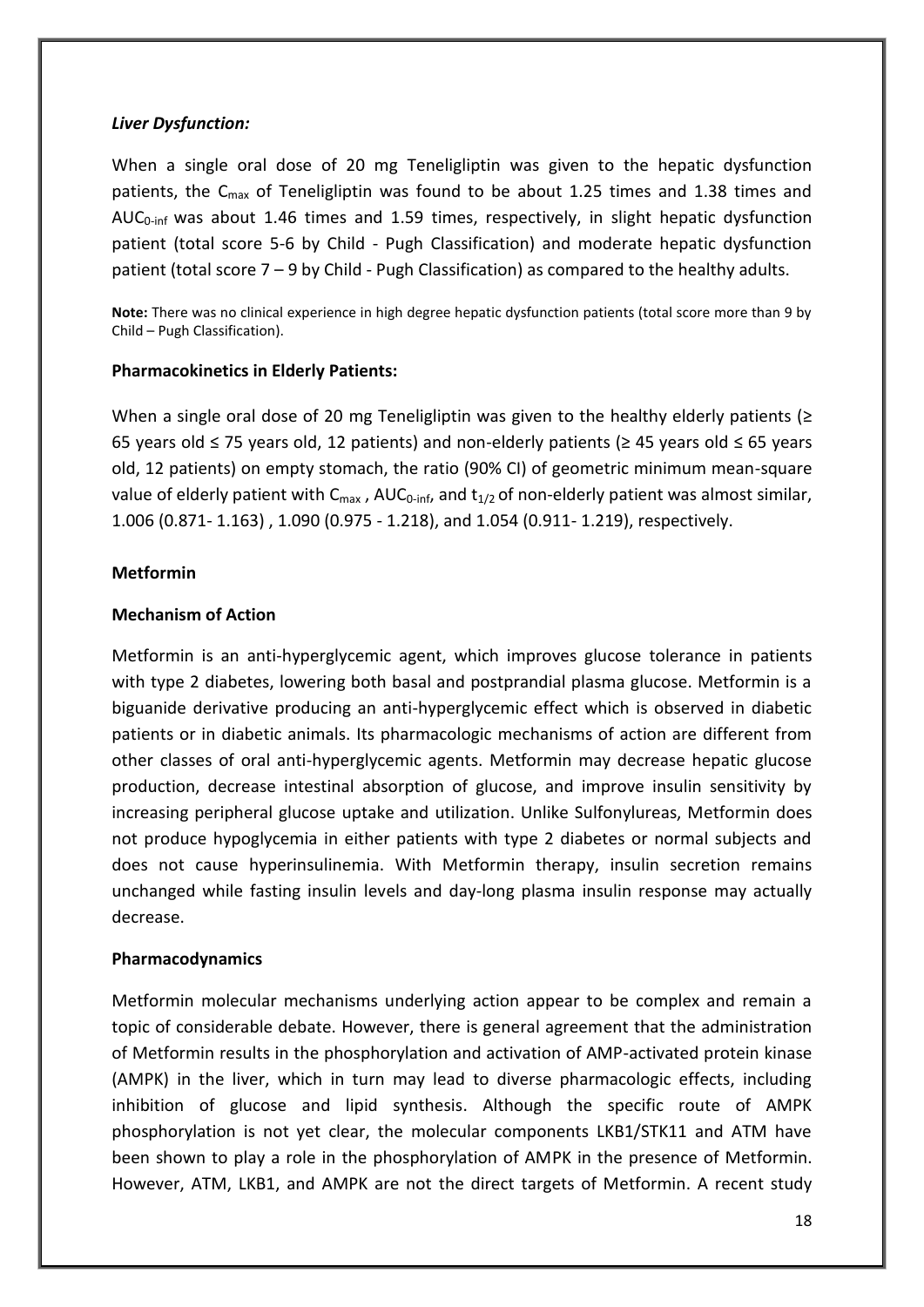using liver-specific AMPK-knockout mice has shown that inhibition of hepatic glucose production by Metformin is preserved, suggesting that Metformin may inhibit hepatic gluconeogenesis in an LKB1-independent and AMPK-independent manner.

The findings from this study are yet to be replicated, and therefore, the role of AMP kinase in the inhibition of gluconeogenesis can still be considered. In a separate study in *Oct-1* knockout mice, Metformin both activated AMPK and reduced gluconeogenesis. A separate group has also concluded that Metformin inhibits hepatic gluconeogenesis through AMPKdependent regulation of SHP. Therefore, a reduction in gluconeogenesis may occur both ways, in an AMPK-dependent and an AMPK-independent manner.

Although the direct target is not fully elucidated, Metformin specifically inhibits complex I of the mitochondrial respiratory chain, suggesting that this inhibition may activate AMPK by increasing the cellular AMP : ATP ratio. AMPK is a major cellular regulator of lipid and glucose metabolism. The activated AMPK phosphorylates and inactivates HMG-CoA reductase (encoded by gene *HMGCR*), MTOR (target of rapamycin); ACC-2 (encoded by gene *ACACB*); ACC (encoded by gene *ACACA*), glycerol-3-phosphate acyltransferase (encoded by gene *GPAM*); and carbohydrate response element-binding protein. The activation of AMPK by metformin also suppresses the expression of SREBP-1 (encoded by gene *SREBF1*), a key lipogenic transcription factor. Phosphorylated AMPK also activates SiRT1 and increases Pgc-1a (encoded by gene *PPARGC1A*) expression in the nucleus, leading to the downstream activation of mitochondrial biogenesis.

Metformin disrupts the coactivation of PXR with SRC1, resulting in the downregulation of CYP3A4 gene expression. Finally, activated AMPK results in an increase in glucose uptake in skeletal muscle by increasing the GLUT4 (encoded by gene *SLC2A4*) translocation activity. The overall pharmacological effect of AMPK activation in the liver includes the stimulation of fatty acid oxidation with inhibition of cholesterol and triglyceride synthesis. Peripheral effects include the stimulation of fatty acid oxidation and glucose uptake in skeletal muscle as well as a systemic increase in insulin sensitivity. However, the role of Metformin in insulin-mediated glucose uptake has been debated.

#### **Pharmacokinetics**

#### *Absorption:*

The absolute bioavailability of a Metformin hydrochloride 500 mg tablet given under fasting conditions is approximately 50–60%. Studies using single oral doses of Metformin hydrochloride immediate-release tablets 500 mg to 1500 mg, and 850 mg to 2550 mg, indicate that there is a lack of dose proportionality with increasing doses, which is due to decreased absorption rather than an alteration in elimination. Food decreases the extent of and slightly delays the absorption of Metformin, as shown by approximately a 40% lower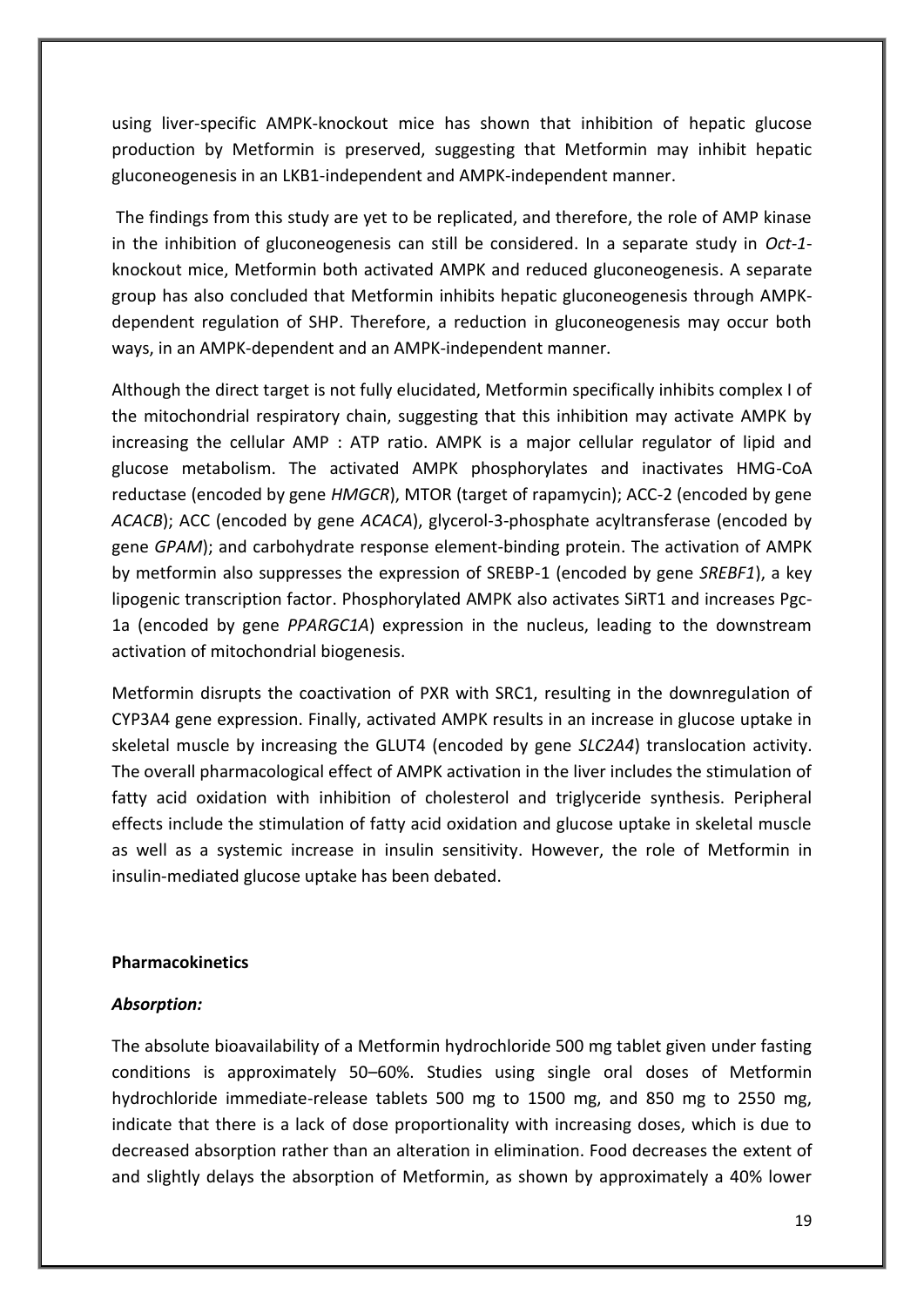mean peak plasma concentration  $(C_{\text{max}})$ , a 25% lower area under the plasma concentration versus time curve (AUC), and a 35-minute prolongation of time to peak plasma concentration ( $T_{max}$ ) following administration of a single 850-mg tablet of Metformin with food, compared to the same tablet strength administered fasting. The clinical relevance of these decreases is unknown.

Low-fat and high-fat meals increased the systemic exposure (as measured by AUC) from 500 mg Metformin tablets by about 38% and 73%, respectively, relative to fasting. Both meals prolonged Metformin T<sub>max</sub> by approximately 3 hours but  $C_{\text{max}}$  was not affected.

## *Distribution:*

The apparent volume of distribution (V/F) of Metformin following single oral doses of Metformin hydrochloride tablets 850 mg averaged 654 ± 358 L. Metformin is negligibly bound to plasma proteins, in contrast to sulfonylureas, which are more than 90% protein bound. Metformin partitions into erythrocytes, most likely as a function of time. At usual clinical doses and dosing schedules of Metformin hydrochloride tablets, steady state plasma concentrations of Metformin are reached within 24–48 hours and are generally <1 μg/mL. During controlled clinical trials of Metformin, maximum Metformin plasma levels did not exceed 5 μg/mL, even at maximum doses.

## *Metabolism:*

Intravenous single-dose studies in normal subjects demonstrate that Metformin is excreted unchanged in the urine and does not undergo hepatic metabolism (no metabolites have been identified in humans) nor biliary excretion

## *Excretion:*

Renal clearance is approximately 3.5 times greater than creatinine clearance, which indicates that tubular secretion is the major route of Metformin elimination. Following oral administration, approximately 90% of the absorbed drug is eliminated via the renal route within the first 24 hours, with a plasma elimination half-life of approximately 6.2 hours. In blood, the elimination half-life is approximately 17.6 hours, suggesting that the erythrocyte mass may be a compartment of distribution.

## **Pharmacokinetics in Elderly Patients:**

Limited data from controlled pharmacokinetic studies of Metformin in healthy elderly subjects suggest that total plasma clearance of Metformin is decreased, the half-life is prolonged, and C<sub>max</sub> is increased, compared to healthy young subjects. From these data, it appears that the change in Metformin pharmacokinetics with aging is primarily accounted for by a change in renal function.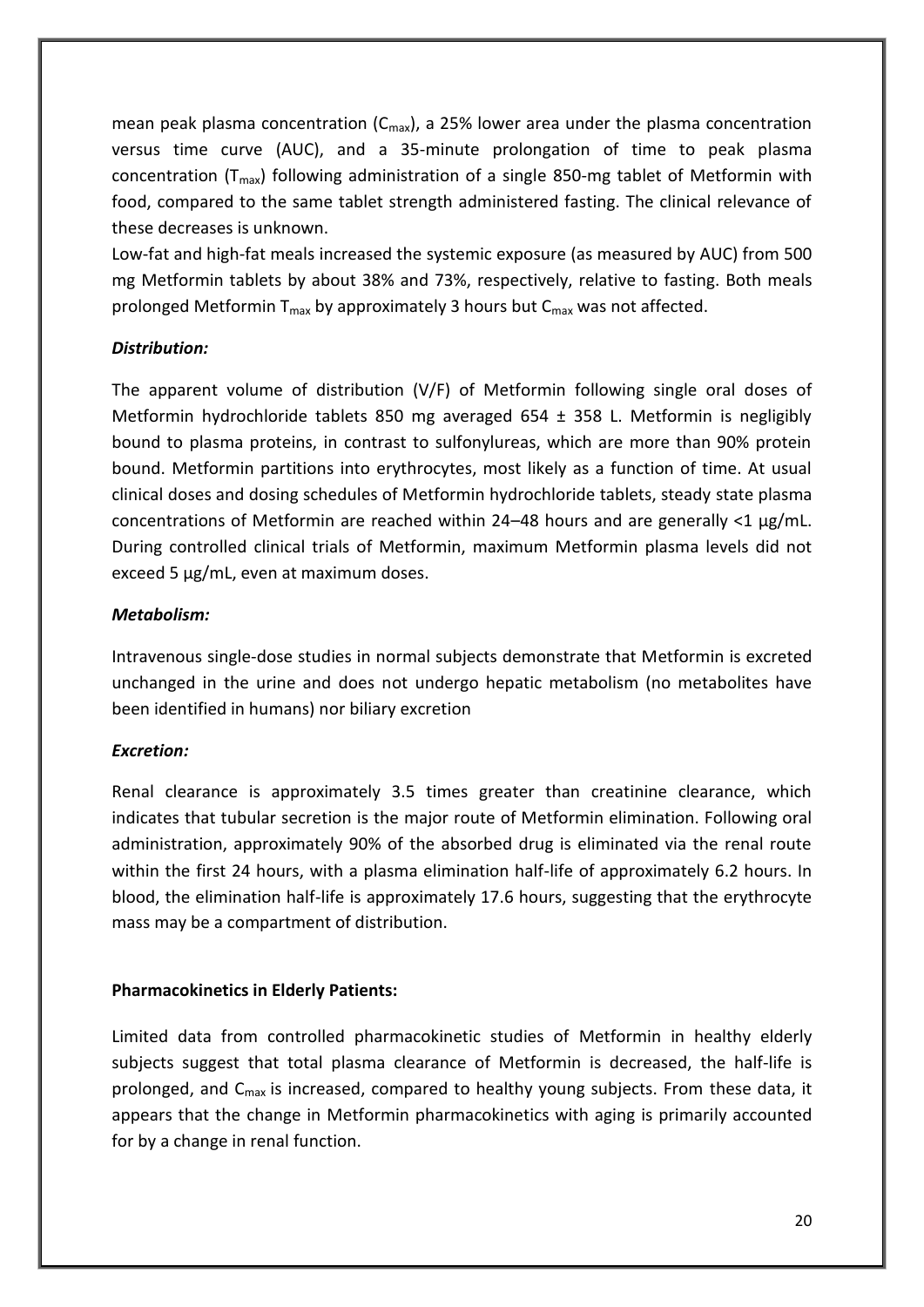## **TENEPAN-M 500 AND TENEPAN-M 1000 STORAGE AND STABILITY**

Store between 15°C and 30°C.

## **TENEPAN-M 500 AND TENEPAN-M 1000 SPECIAL HANDLING INSTRUCTIONS**

No special instruction.

## **TENEPAN-M 500 & TENEPAN-M 1000 DOSAGE FORMS, COMPOSITION AND PACKAGING**

Each tablet of TENEPAN-M 500 contains Teneligliptin 20 mg and Metformin 500 mg. Each tablet of TENEPAN-M 1000 contains Teneligliptin 20 mg and Metformin 1000 mg. Each strip of TENEPAN-M 500 and Tenepan-M 1000 contains 10 tablets.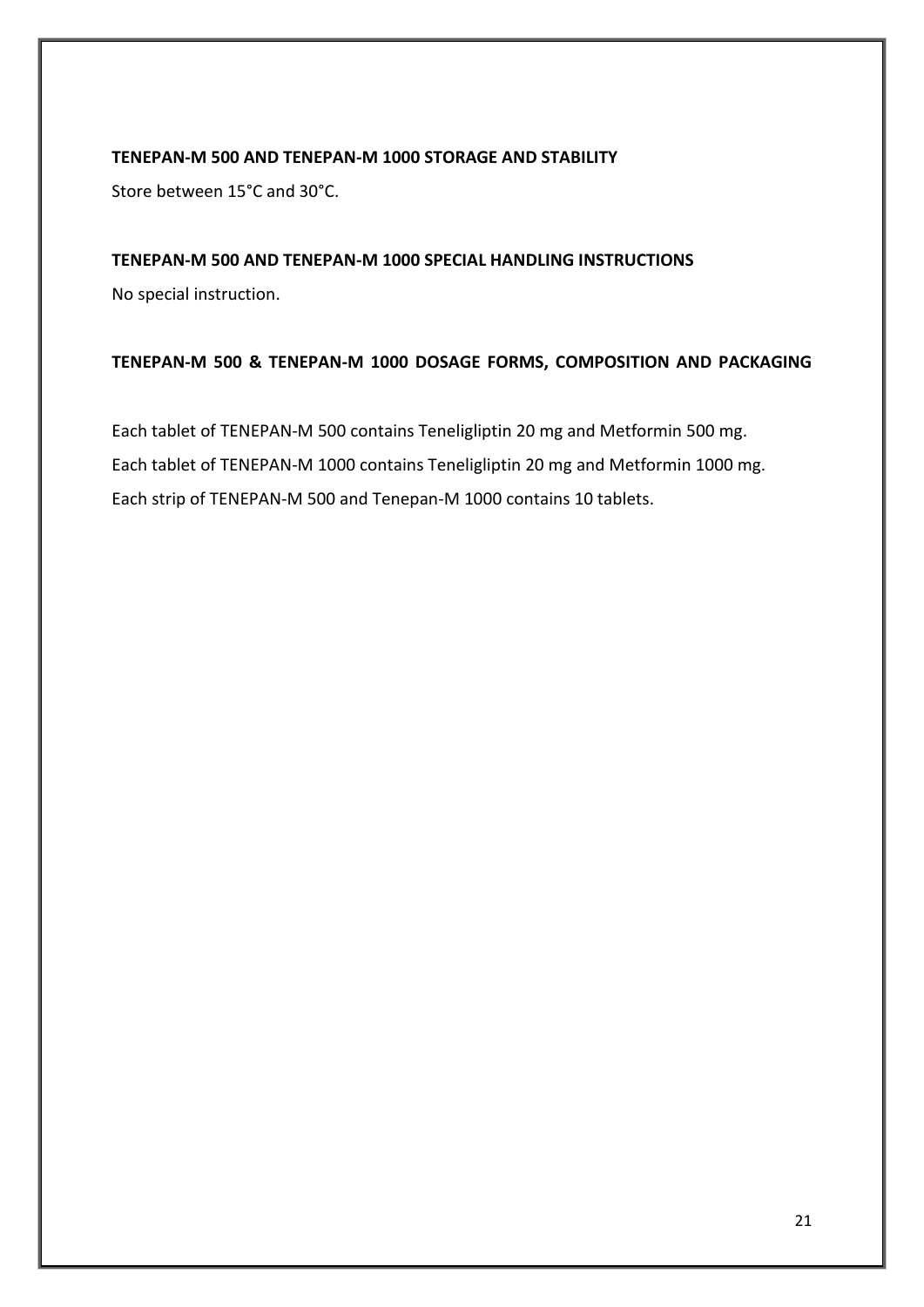## **PART II: SCIENTIFIC INFORMATION**

## **PHARMACEUTICAL INFORMATION**

| <b>Drug Substance:</b>    | Teneligliptin                                                                                                        |
|---------------------------|----------------------------------------------------------------------------------------------------------------------|
| <b>Proper Name:</b>       | Teneligliptin Hydrobromide Hydrate.                                                                                  |
| <b>Chemical Name:</b>     | {(2S,4S)-4-[4-(3-Methyl-1-phenyl-1H-pyrazol-5-yl)-1-<br>piperazinyl]-2-pyrrolidinyl}(1,3-thiazolidin-3-yl)methanone. |
| <b>Molecular Formula:</b> | C22H30N6OS. 2 1/2 HBr. xH <sub>2</sub> O                                                                             |
| <b>Molecular Mass:</b>    | 628.86                                                                                                               |

**Structural Formula**:



**HBr . xH2O**

# **Fig 1: Chemical Structure of Teneligliptin**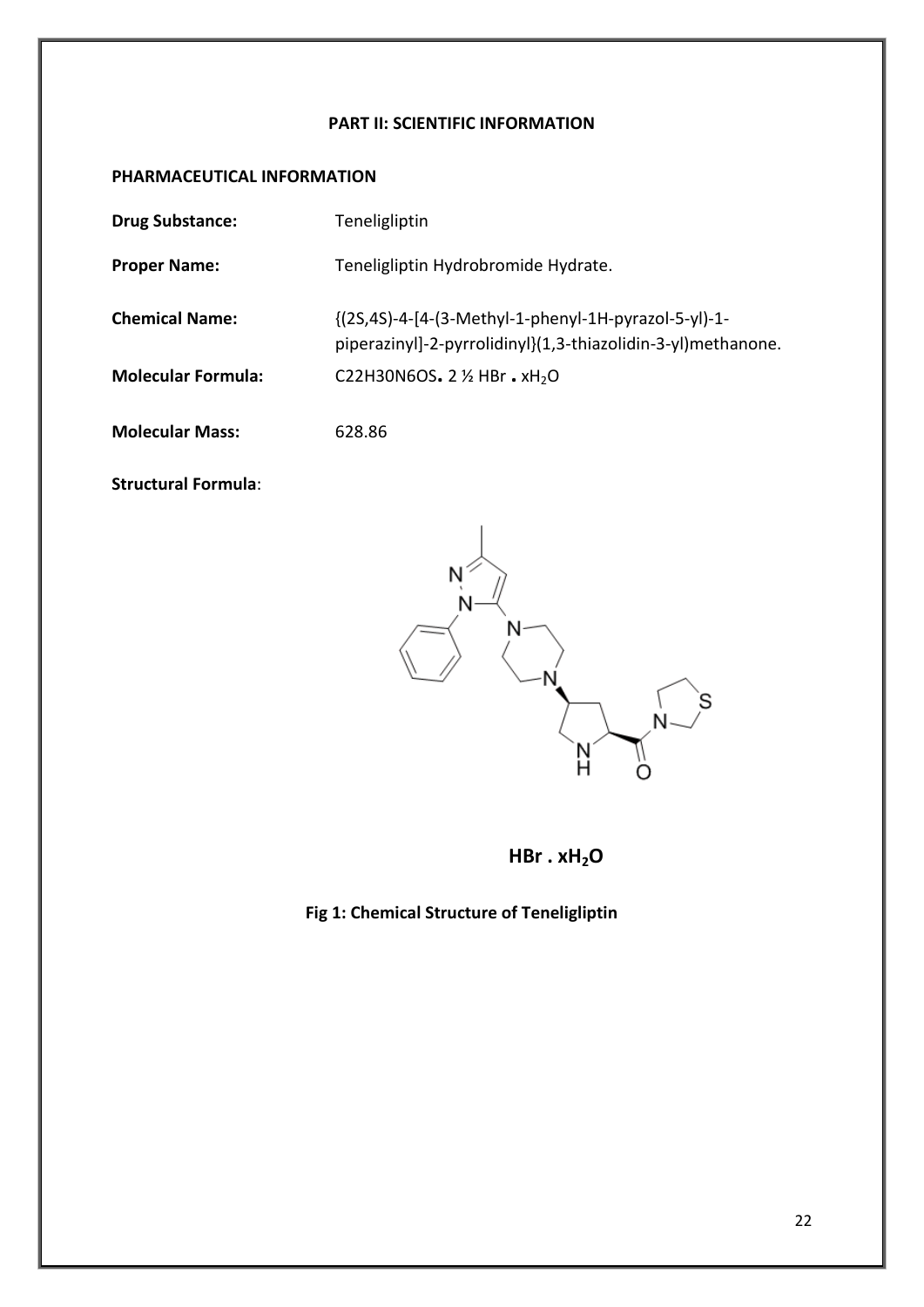**Drug Substance:** Metformin

Proper Name: Metformin hydrochloride

**Chemical Name:** N,N-Dimethylimidodicarbonimidic diamide

**Molecular Formula:** C4H11N5 • HCl

**Molecular Mass:** 165.63

**Structural Formula**:

 $H_3C$ N-C-NH-C-NH<sub>2</sub> + HCI ||<br>N H T  $H_3C$ NH

**Fig 2: Chemical Structure of Metformin**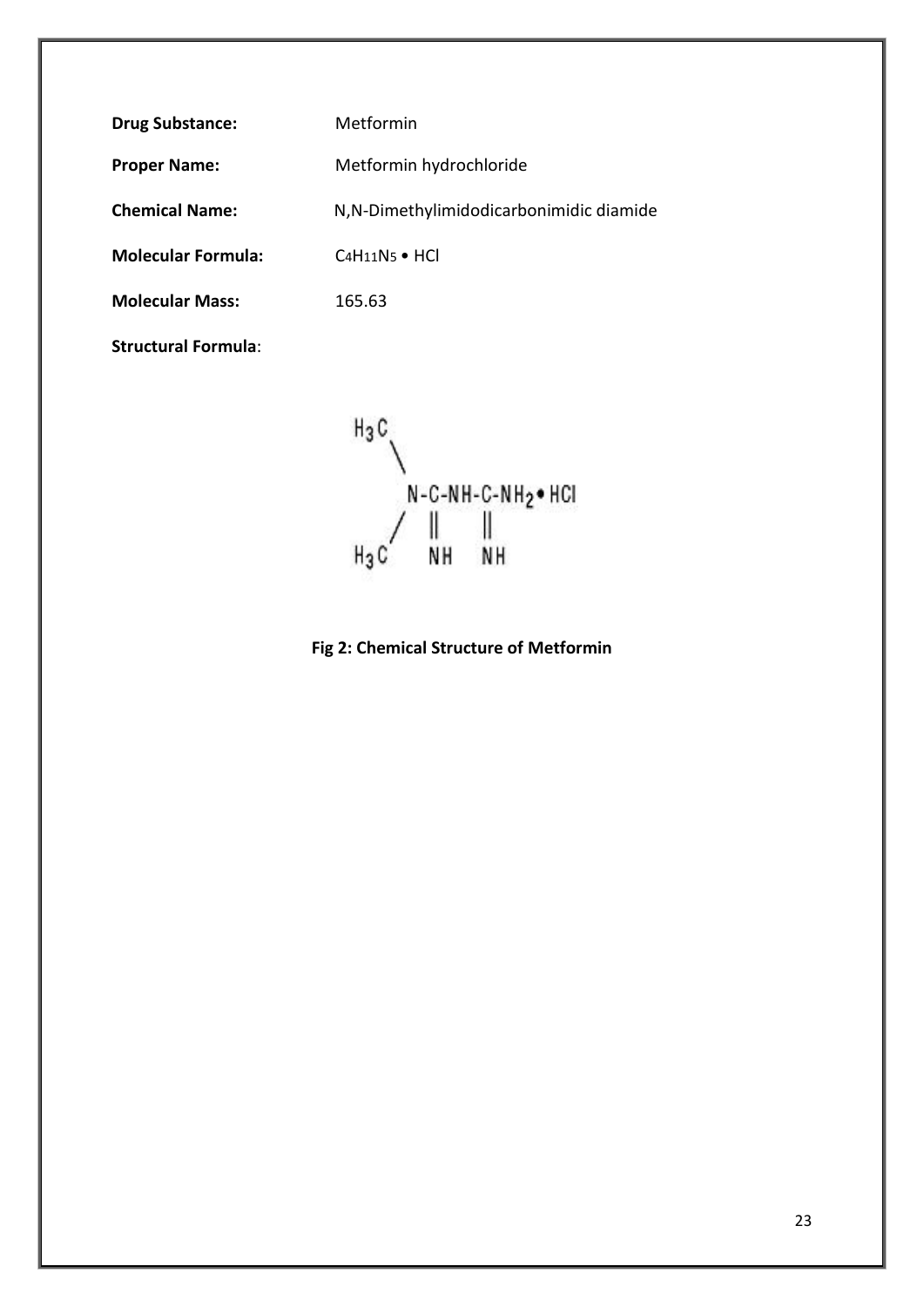#### **CLINICAL TRIAL**

## **Efficacy and safety of Teneligliptin, a dipeptidyl peptidase-4 inhibitor, combined with Metformin in Korean patients with type 2 diabetes mellitus**

**OBJECTIVE:** The aim of the present study was to assess the efficacy and safety of Teneligliptin in combination with Metformin in type 2 diabetes mellitus who were inadequately controlled with Metformin monotherapy.

**MATERIALS AND METHODS:** In a phase III, randomized, double-blind, placebo controlled, parallel-group clinical trial of 16 weeks, patients with type 2 diabetes were eligible to participate if they had inadequate glycemic control [glycated haemoglobin (HbA1c) levels 7.0–10.0%] on stable-dose Metformin monotherapy ( $\geq$ 1000mg/day) for at least 8 weeks. Patients who had type 1 diabetes mellitus, current or a history of significant comorbidities, such as cardiovascular, hepatic and renal conditions, were excluded from the study. After the 2-week run-in period, eligible patients were assigned 2:1 to a 20 mg Teneligliptin once daily or a placebo once daily group, respectively. The Metformin dose was kept constant throughout the study period. A change from baseline in patients' HbA1c levels after 16 weeks of treatment was used as the primary efficacy endpoint. Safety and tolerability were assessed throughout the study. The changes from baseline to week 16 were compared between the two groups using analysis of covariance, with site as affixed effect t and baseline HbA1c level as a covariate.

**RESULTS:** The adjusted mean changes from baseline values were −0.90% for the Teneligliptin plus Metformin group compared with−0.12% for the placebo plus Metformin group (p<0.0001). A greater decrease in HbA1c was observed in the Teneligliptin plus Metformin group compared with the Placebo plus Metformin group at week 4 and throughout the randomized treatment period (Figure 3). The adjusted mean change in fasting plasma glucose from baseline to week 16 was −0.93 mmol/l (16.79mg/dl) for the Teneligliptin plus Metformin group versus +0.32 mmol/l (5.69mg/dl) for the Placebo plus Metformin group (p<0.0001). A significantly greater proportion of patients achieved a therapeutic glycemic response (HbA1c<7%) with Teneligliptin plus Metformin than with Placebo plus Metformin (64.71 vs. 13.24%, respectively; p<0.001). Greater increases in  $\beta$ cell function based on homeostasis model assessment of  $\beta$ -cell function (HOMA- $\beta$ ) were observed in patients treated with Teneligliptin plus Metformin compared with those treated with placebo plus Metformin at week 16 (p=0.0008). Homeostasis model assessment of insulin resistance (HOMA-IR) showed an improving trend in patients treated with Teneligliptin plus Metformin compared with placebo plus metformin (p=0.1754). No differences were observed between treatment groups in the exploratory efficacy endpoints of body weight, fasting insulin, fasting C-peptide, high-sensitivity C-reactive protein or lipid variables.

**CONCLUSION:** The addition of Teneligliptin to Metformin treatment was effective and well tolerated in Korean patients with type 2 diabetes.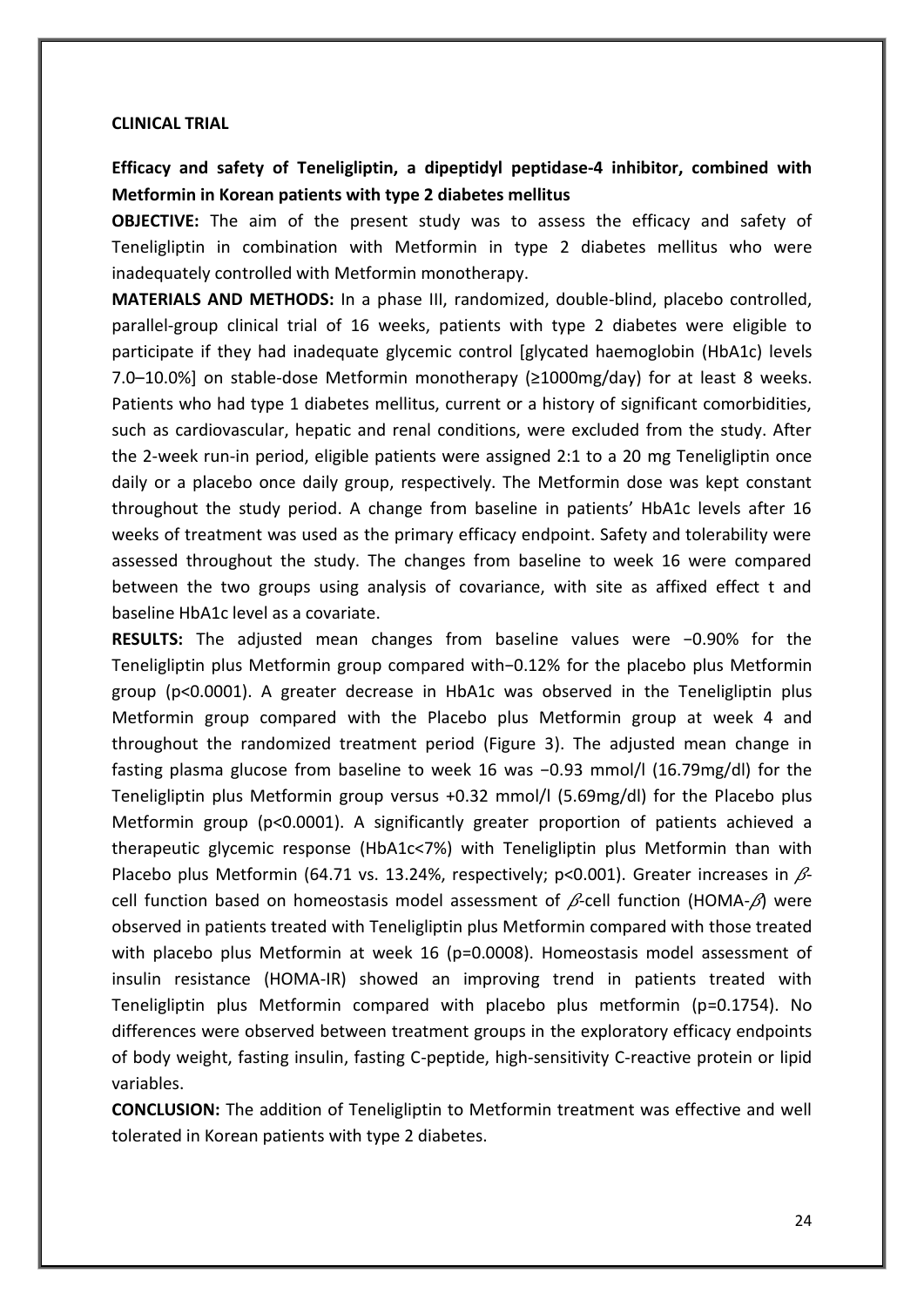

**Figure 3:** Glycemic control in patients treated with Teneligliptin plus Metformin or Placebo plus Metformin during the randomized treatment period: (A) Mean glycated haemoglobin (HbA1c) and (B) mean fasting plasma glucose (FPG) values during the randomized treatment period. (\*p value*<*0.001. p values are for comparisons between the Teneligliptin and Placebo groups).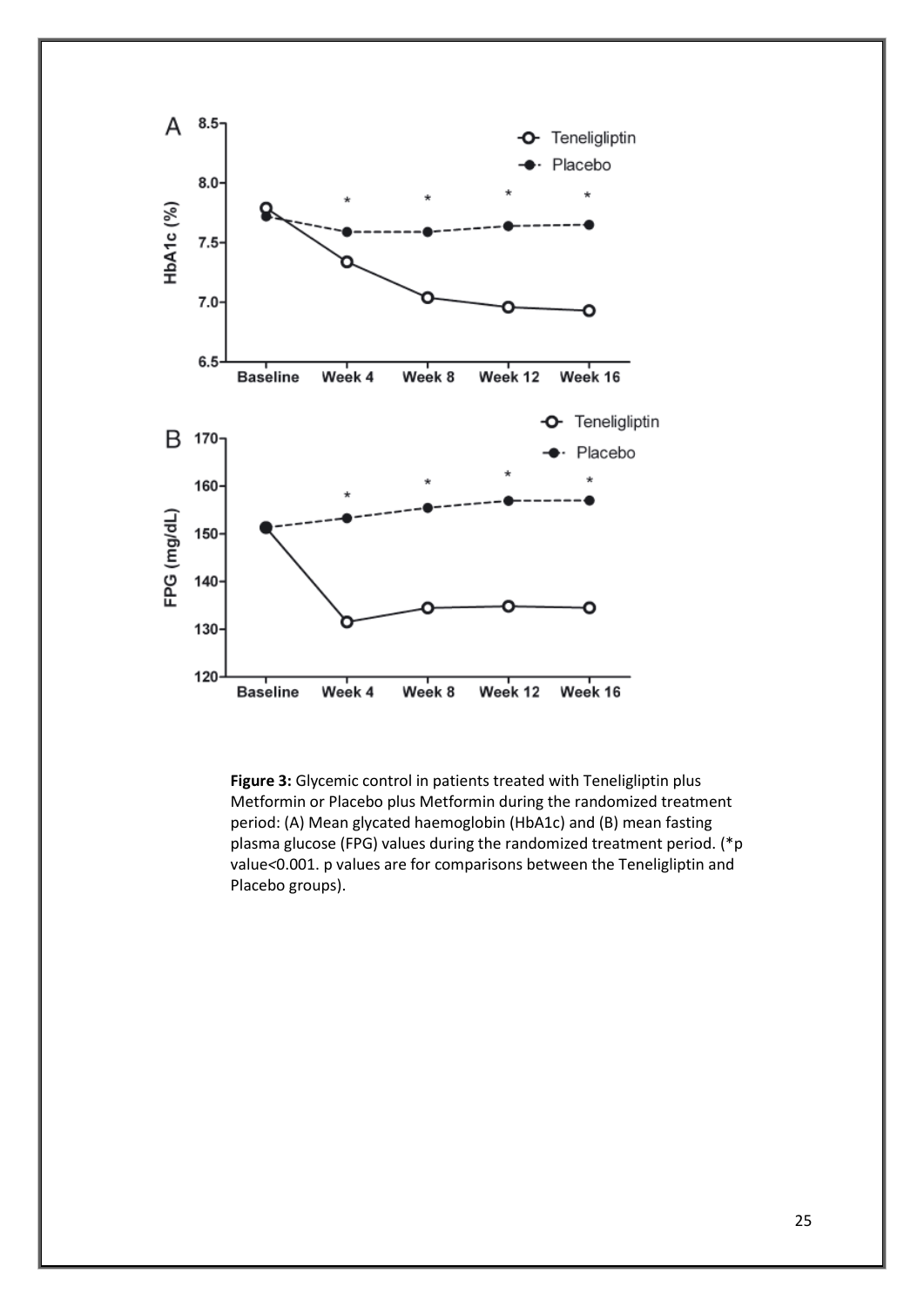## **Toxicology**

## **Teneligliptin:**

Toxicology studies including single-dose toxicity, repeated-dose toxicity, genotoxicity, carcinogenicity, reproductive and developmental toxicity, and other toxicity studies (antigenicity & immune-toxicity studies) have been conducted with Teneligliptin.

*1. Single dose toxicity:* Single dose oral toxicity studies have been performed in wistar rats and cynomolgus monkey upto dose of 2000 mg/kg.

*2. Repeat dose toxicity:* Repeated dose oral toxicity studies have been reported in wistar rats and cynomolgus monkey. In 2-, 13- & 26-weeks repeat dose toxicity study in rats, no observed adverse effect level (NOAEL) was 100, 30 and 10 mg/kg, respectively. While, in 4-, 13- and 52-weeks repeat dose toxicity study in monkeys, NOAEL was 60, 30 and 30 mg/kg, respectively. The accumulation ratio for  $AUC_{0.24 h}$  was 1.5 to 2.2 in rats and 0.6 to 1.6 in monkeys in repeated dose pharmacokinetics studies.

*3. Reproductive and developmental toxicity:* Fertility and early embryonic development to implantation with Teneligliptin was studied in male rats at doses 0, 30, 70 & 150 mg/kg and in female rats at doses 0, 30, 100 & 200 mg/kg. The NOAEL was 70 mg/kg and 100 mg/kg for general condition, reproductive function, and early embryogenesis in male and female animals, respectively. In embryo-fetal development, Teneligliptin was non-teratogenic and non-embryotoxic in rats at doses 0, 10, 30 & 100 mg/kg and rabbits at doses 0, 10, 30 & 60 mg/kg. The embryo-fetal NOAEL was 30 mg/kg in both rat and rabbits. In pre- and post-natal developmental toxicity study, Teneligliptin was studied at doses 0, 10, 30 & 100 mg/kg. The NOAEL was 30 mg/kg for both general condition and function of maternal animals and for F1 pups.

*4. Genotoxicity:* Teneligliptin and its metabolites were negative for genotoxicity in both *invitro* bacterial reverse mutation tests and *in-vivo* bone marrow micronucleus tests in rats.

*5. Carcinogenicity:* In 26-week study in CB6F1-Tg rasH2 mice and 104-week study in wistar rats, Teneligliptin did not produce any increase in neoplastic lesions was observed at the tested doses. The NOAEL was 600 mg/kg in mice and 75 mg/kg and 100 mg/kg in male and female rats, respectively.

*6. Antigenicity:* Teneligliptin did not cause active systemic anaphylactic reaction and passive cutaneous anaphylactic reaction in guinea pigs and in rats.

*7. Other toxicity studies:* Teneligliptin was non-immunotoxic *in-vitro*, in models like CD3 induced T lymphocyte proliferation test and a mixed lymphocyte culture test.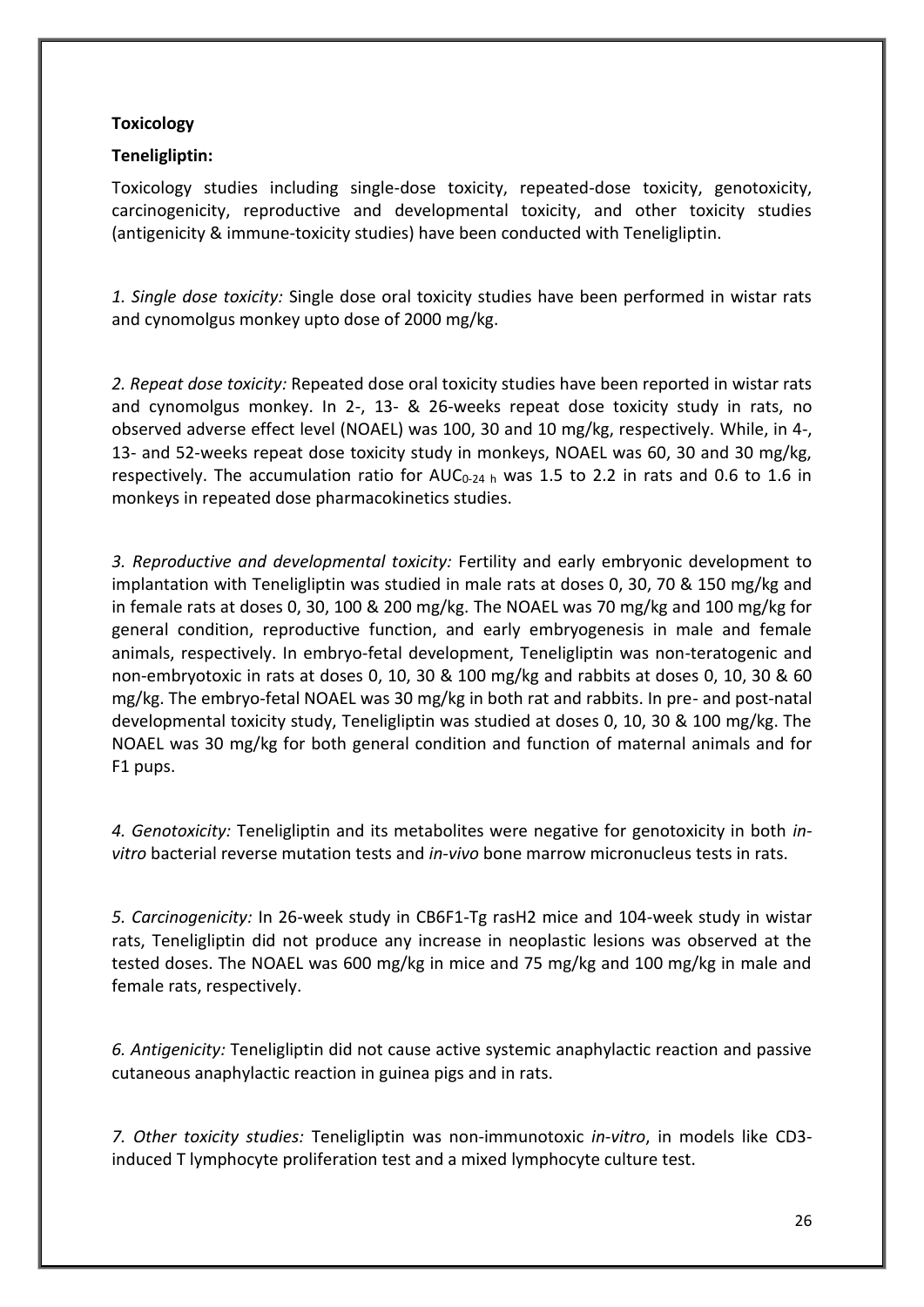## **Metformin:**

Toxicology studies including chronic toxicity, carcinogenicity, mutagenesis, reproductive and developmental toxicity have been conducted with Metformin.

*1. Chronic Toxicity:* In a 26-week oral toxicity study in rats, decrease in body weight gains were observed at 450 and 900 mg/kg/day, and changes in clinical laboratory parameters (decreased total leukocyte, lymphocyte and neutrophil count) and in some organ weights were noted at 900 mg/kg/day. The no-observed-adverse-effect level was 150 mg/kg/day (approximately 1.5 times the maximum recommended human daily dose based on body surface area comparisons).

In a 39-week oral toxicity study in dogs, treatment-related effects in food consumption were limited to females at 80 mg/kg/day. The no-observed-adverse-effect level was 80 mg/kg/day (approximately 2.6 times the maximum recommended human daily dose based on body surface area comparisons).

*2. Reproduction:* Fertility of male or female rats was unaffected by Metformin when administered at doses as high as 600 mg/kg/day, which is approximately three times the maximum recommended human daily dose based on body surface area comparisons.

*3. Development:* Metformin was not teratogenic in rats and rabbits at doses up to 600 mg/kg/day. This represents an exposure of about 2 times the maximum recommended human daily dose based on body surface area comparisons. Determination of fetal concentrations demonstrated a partial placental barrier to Metformin.

*4. Mutagenesis:* There was no evidence of a mutagenic potential of Metformin in the following in vitro tests: Ames test (S. typhimurium), gene mutation test (mouse lymphoma cells), or chromosomal aberrations test (human lymphocytes). Results in the in vivo mouse micronucleus test were also negative

*5*. *Carcinogenicity:* Long-term carcinogenicity studies have been performed in rats (dosing duration of 104 weeks) and mice (dosing duration of 91 weeks) at doses up to and including 900 mg/kg/day and 1500 mg/kg/day, respectively. These doses are both approximately three times the maximum recommended human daily dose based on body surface area comparisons. No evidence of carcinogenicity with Metformin was found in either male or female mice. Similarly, there was no tumorigenic potential observed with Metformin in male rats. There was, however, an increased incidence of benign stromal uterine polyps in female rats treated with 900 mg/kg/day.

A carcinogenicity study was also conducted via dermal administration in Tg.AC transgenic mice at doses up to and including 2000 mg/kg/day. No evidence of carcinogenicity was observed in either male or female mice.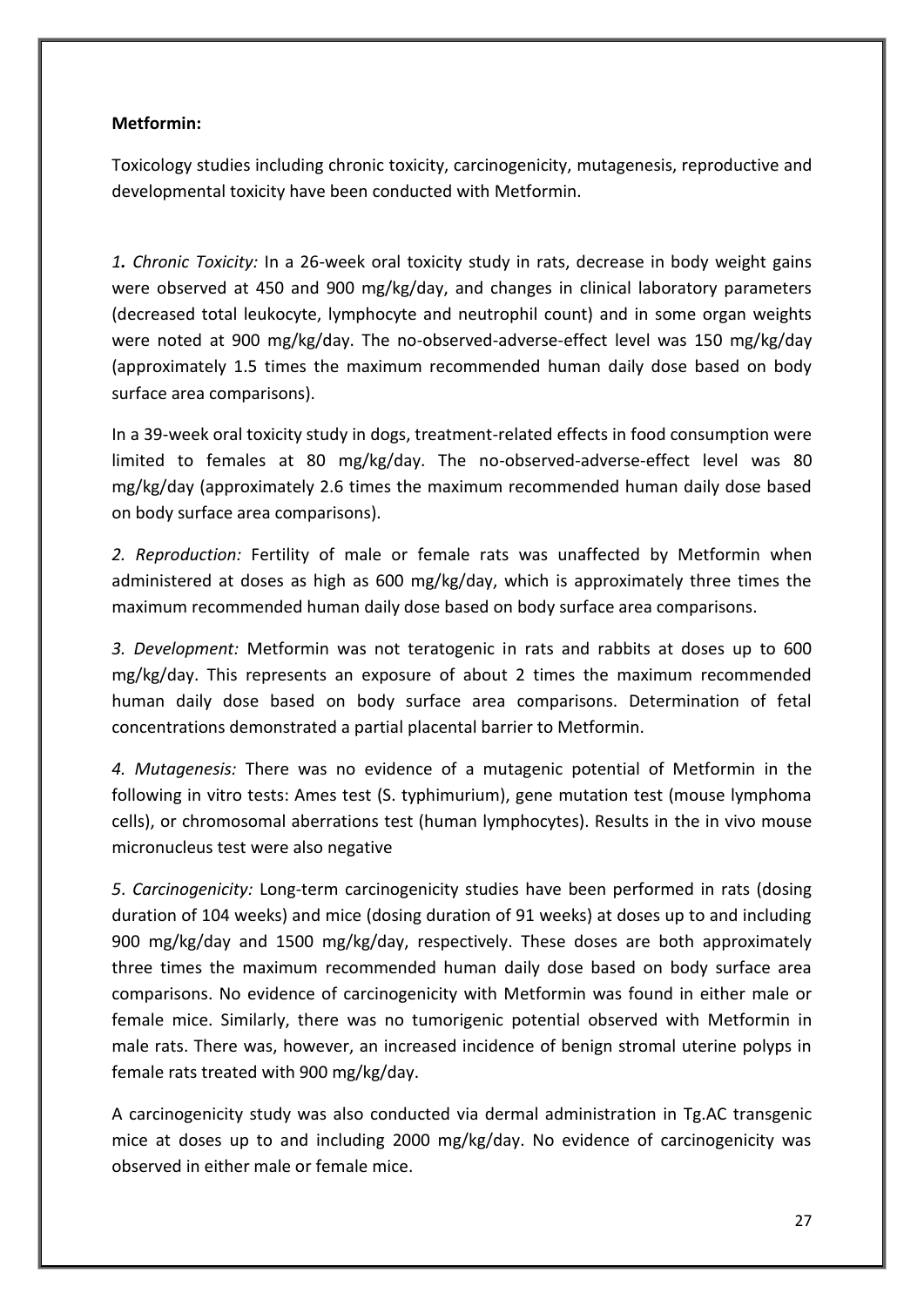## **References**

- 1. Goda, M., Akahoshi, F., Ishii, S., Terata, R., Hayashi, Y. Pharmacological and clinical profile of a novel DPP-4 inhibitor Teneligliptin hydrobromide hydrate (TENELIA®). Folia Pharmacol Jpn 2013, 142(3): 134-43.
- 2. Nakamaru ,Y., Hayashi,Y., Ikegawa, R. et al. Metabolism and disposition of dipeptidyl peptidase IV inhibitor Teneligliptin in humans. Xenobiotica 2014 Mar;44(3):242-53.
- 3. Halabi, A., Maatouk, H., Siegler, K.E., Faisst, N., Lufft, V., Kause, N. Pharmacokinetics of Teneligliptin in subjects with renal impairment. Clin Pharmacol Drug Develop 2013, 2(3): 246-54.
- 4. Charbonnel B, Karasik A, Liu J, Wu M, Meininger G; Sitagliptin Study 020 Group. Efficacy and safety of the dipeptidyl peptidase-4 inhibitor sitagliptin added to ongoing metformin therapy in patients with type 2 diabetes inadequately controlled with metformin alone. Diabetes Care. 2006 Dec;29(12):2638-43.
- 5. JANUMET Product Monograph, Merck Canada Inc, August 2015.
- 6. FDA Drug Safety Communication (April 2016) FDA revises warnings regarding use of the diabetes medicine metformin in certain patients with reduced kidney function, April 2016.
- 7. Lipska KJ, Bailey CJ, Inzucchi SE. Use of metformin in the setting of mild-to-moderate renal insufficiency. Diabetes Care. 2011 Jun;34(6):1431-7.
- 8. Gong L, Goswami S, Giacomini KM, Altman RB, Klein TE. Metformin pathways: pharmacokinetics and pharmacodynamics. Pharmacogenetics and genomics. 2012;22(11):820-827.
- 9. R. Breault. Metformin: Precautions with Renal Impairment, Hepatic Disease and Heart Failure. Rxfiles. Oct, 2008; Revised Apr 2012.
- 10. Kim, M. K., Rhee, E.-J., Han, K. A., Woo, A. C., Lee, M.-K., Ku, B. J; Efficacy and safety of teneligliptin, a dipeptidyl peptidase-4 inhibitor, combined with metformin in Korean patients with type 2 diabetes mellitus: a 16-week, randomized, double-blind, placebo-controlled phase III trial. Diabetes, Obesity and Metabolism, 2105; 17: 309– 312.
- 11. GLUCOPHAGE Product Monograph, Sanofi-Aventis Canada Inc (Rev January 2009).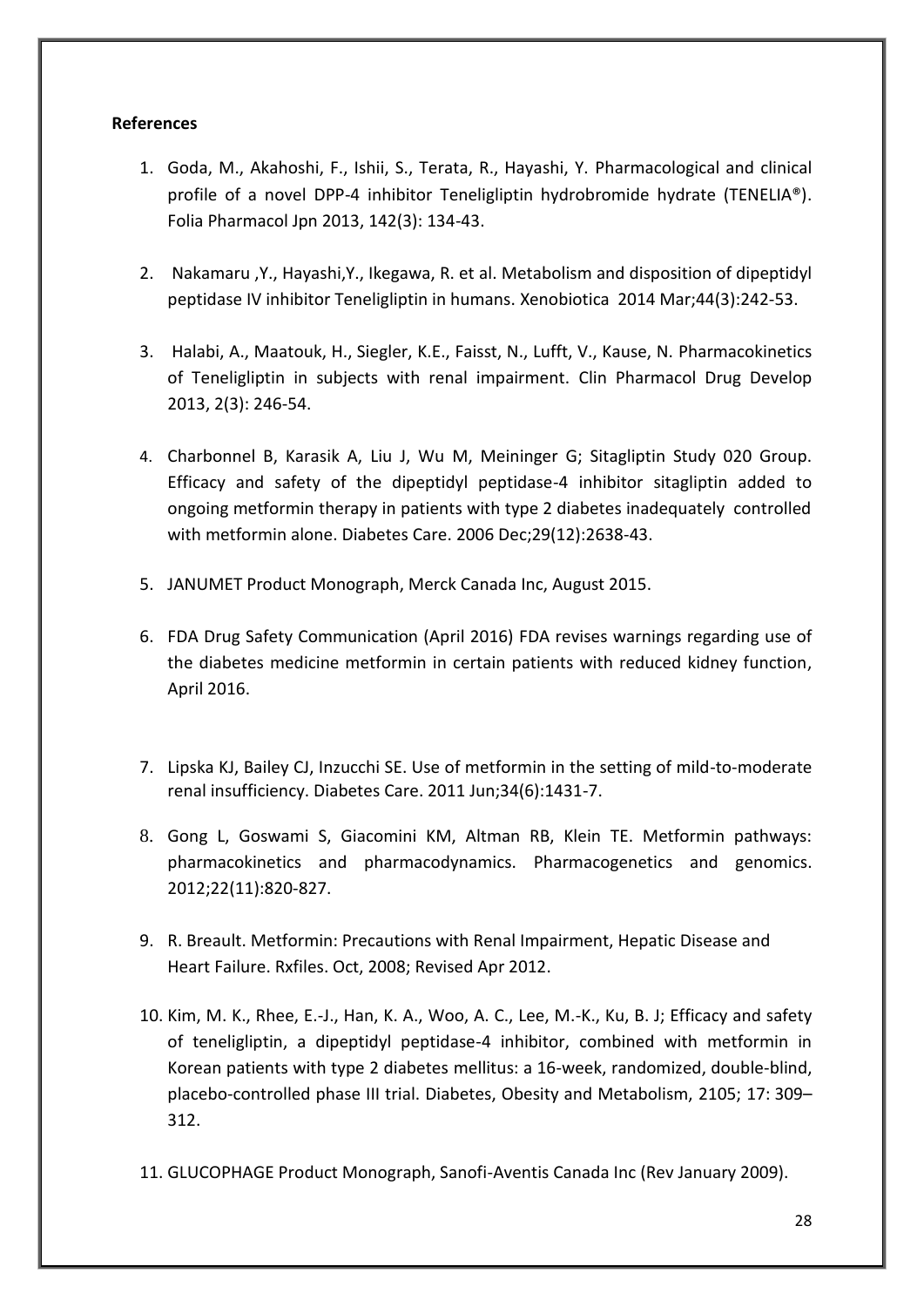#### **PART III: ABRIDGED PRESCRIBING INFORMATION**

## **TENEPAN-M 500 Tablets (Teneligliptin 20 mg / Metformin Hydrochloride Extended-Release 500 mg)** & **TENEPAN-M 1000 Tablets (Teneligliptin 20 mg / Metformin Hydrochloride Extended-Release 1000 mg**)

**Composition**: Each **Tenepan-M 500** Tablet contains Teneligliptin 20 mg and Metformin Hydrochloride Extended-Release 500 mg. Each **Tenepan-M 1000** Tablet contains Teneligliptin 20 mg and Metformin Hydrochloride Extended-Release 1000 mg.

**Indication: Tenepan-M 500** and **Tenepan-M 1000** is indicated in patients with T2DM whose diabetes is not adequately controlled on Metformin or Teneligliptin alone or who are already treated with the combination of Teneligliptin and Metformin, as separate tablets

**Mechanism of Action:** Teneligliptin inhibits dipeptidyl peptidase-4 (DPP-4) enzyme, which degrades the active incretins GLP-1 (Glucagon like peptide-1) and GIP (Glucose-dependent insulinotropic peptide). By preventing GLP-1 and GIP degradation, Teneligliptin is able to increase the secretion of insulin by *beta*-cells and suppress the release of glucagon by *alpha*cells of the pancreas.

Metformin improves glucose tolerance in patients with T2DM, lowering both basal and postprandial plasma glucose. It further decreases hepatic glucose production, decrease intestinal absorption of glucose and improves insulin sensitivity by increasing peripheral glucose uptake and utilization.

**Dosage and Administration: Tenepan-M 500 & Tenepan-M 1000**: 1) Patients inadequately controlled on either Teneligliptin or Metformin monotherapy. 2) Patients switching from combination therapy of Teneligliptin plus Metformin Extended Release as separate tablets. 3) Drug naïve patients with entry HbA1c ≥7.5 %. 4) In combination with other oral antidiabetic drug (OAD) (i.e. triple combination therapy) as an adjunct to diet and exercise in adult patients inadequately controlled with Metformin and other OAD. Do not exceed maximum recommended dose (Teneligliptin 40 mg / Metformin Extended-Release 2000 mg) once daily, and should be given with meals to reduce the GI side effects associated with Metformin. Tenepan-M 500 should not be used in patients with hepatic impairment and in severe renal impairment (eGFR <30 mL/min/1.73m<sup>2</sup>) whereas, Tenepan-M 1000 should not be used in patients with hepatic impairment and moderate to severe renal impairment  $(eGFR < 60 \text{ mL/min}/1.73 \text{m}^2).$